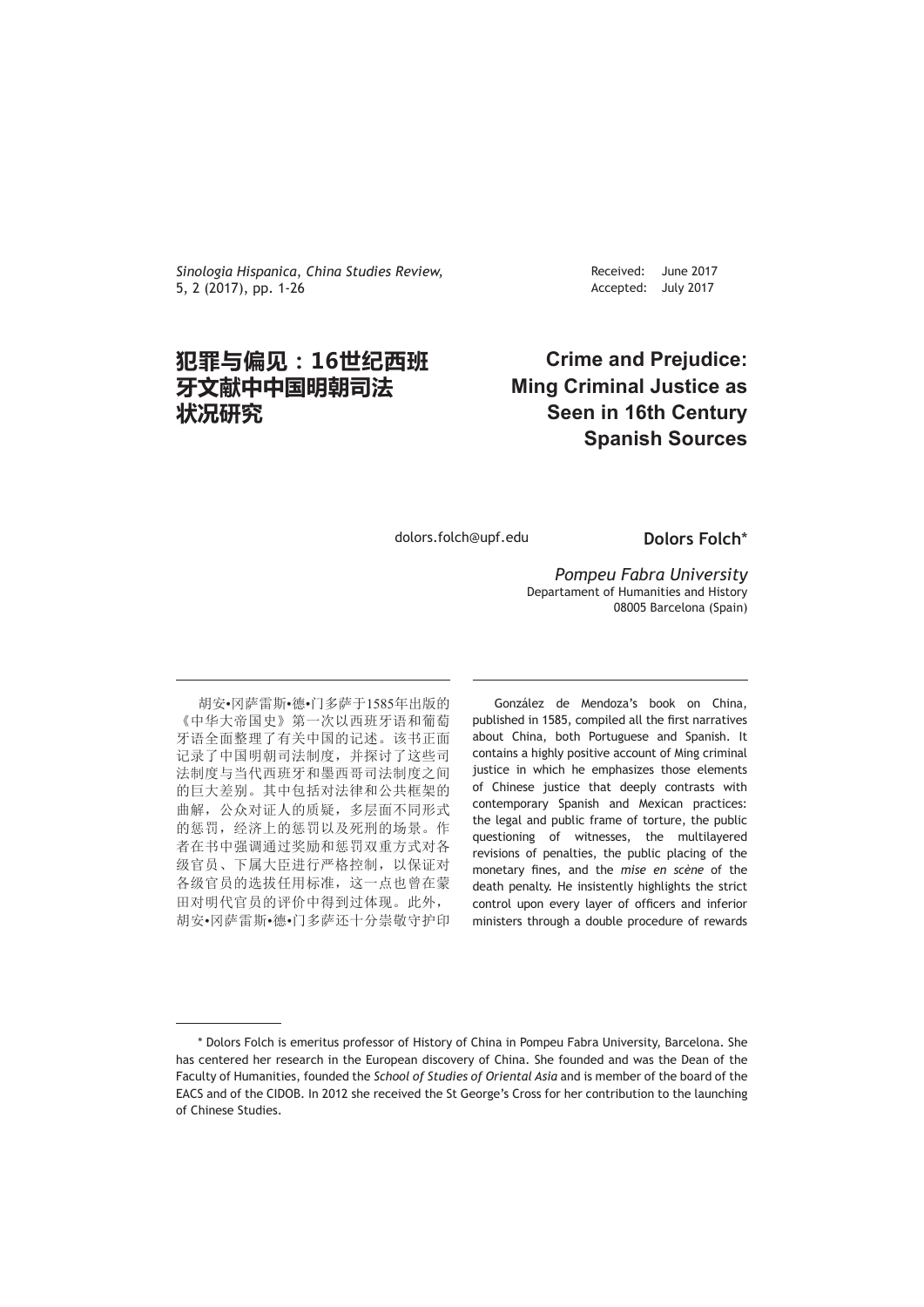Crime and Prejudice: Ming Criminal Justice as Seen in 16th Century Spanish...

第安人的拉斯卡萨斯,他决定从他的文献中 删掉那些为对抗中国而向强硬派提供的所谓 正当权利的论辩,如洛阿尔卡所目睹的邪恶 和杜拉埃尼亚所描述的死刑等。

[关键词] 司法; 明朝; 西班牙对中国的记录; 16世纪

and punishments that guarantees the high standing of Chinese officials, an appraisal that Montaigne would pick up in his extremely rare allusions to China. At the same time, González de Mendoza, a thorough admirer of father Las Casas, the defender of Indians, decided to omit from his sources those elements that could provide the hardliners with arguments, the *just title*, to confront China, such as the nefandous sin witnessed by Loarca and the death by a thousand cuts described by Dueñas.

**Key words:** Justice; Ming Dynasty; Spanish reports on China; 16th century.

## **1. The Portuguese legacy**

The first European accounts on 16th century Ming China came all from Iberian people: up to the seventy's they were Portuguese, and the most important book that sum them up was the Gaspar da Cruz's *Tractado en que se contam muito por estesso as cousas da China*, published in 1569-1570. From the mid-seventies on, the Castilians, who were in the Philippines since 1564 and in Manila since 1571, produced quite a lot of testimonies that were summed up in González de Mendoza's book, *Historia de las cosas más notables, ritos y costumbres del Reino de la China*, published in 1585. Those two groups produced two packs of testimonies, that although correlated, were the results of very different circumstances and were quite different in scope.

The Portuguese sources grew up amidst the Portuguese intents to establish bases on China, when the Chinese, who were then assailed by continuous pirate raids, were determined not to let them in. The Chinese reluctance to maritime trade brought together pirates and smugglers, be they Chinese, Portuguese, or Southeast Asian. That was the situation in the first half of the 16th century, which doesn't amount to say that there were not Chinese vessels plying the Indic Ocean during this period: the account of García da Orta<sup>1</sup> gives clear testimony of it.

*Sinologia Hispanica, China Studies Review,* 5, 2 (2017), pp. 1-26

<sup>1</sup> Orta, Garcia da (2004). *Coloquios dos Simples e Drogas he Cousas Medicinais de Índia.* Goa:1563*.* Modern edition: Arles, Actes sud. Orta (1501-1568) is an exceptional testimony of the importance of XVIth century Chinese navigation in the Indic Ocean. He not only gives evidence of Zheng He's great travels (Orta: 185), but also of the enormous quantities of silk that circulated through the Indic Ocean in spite of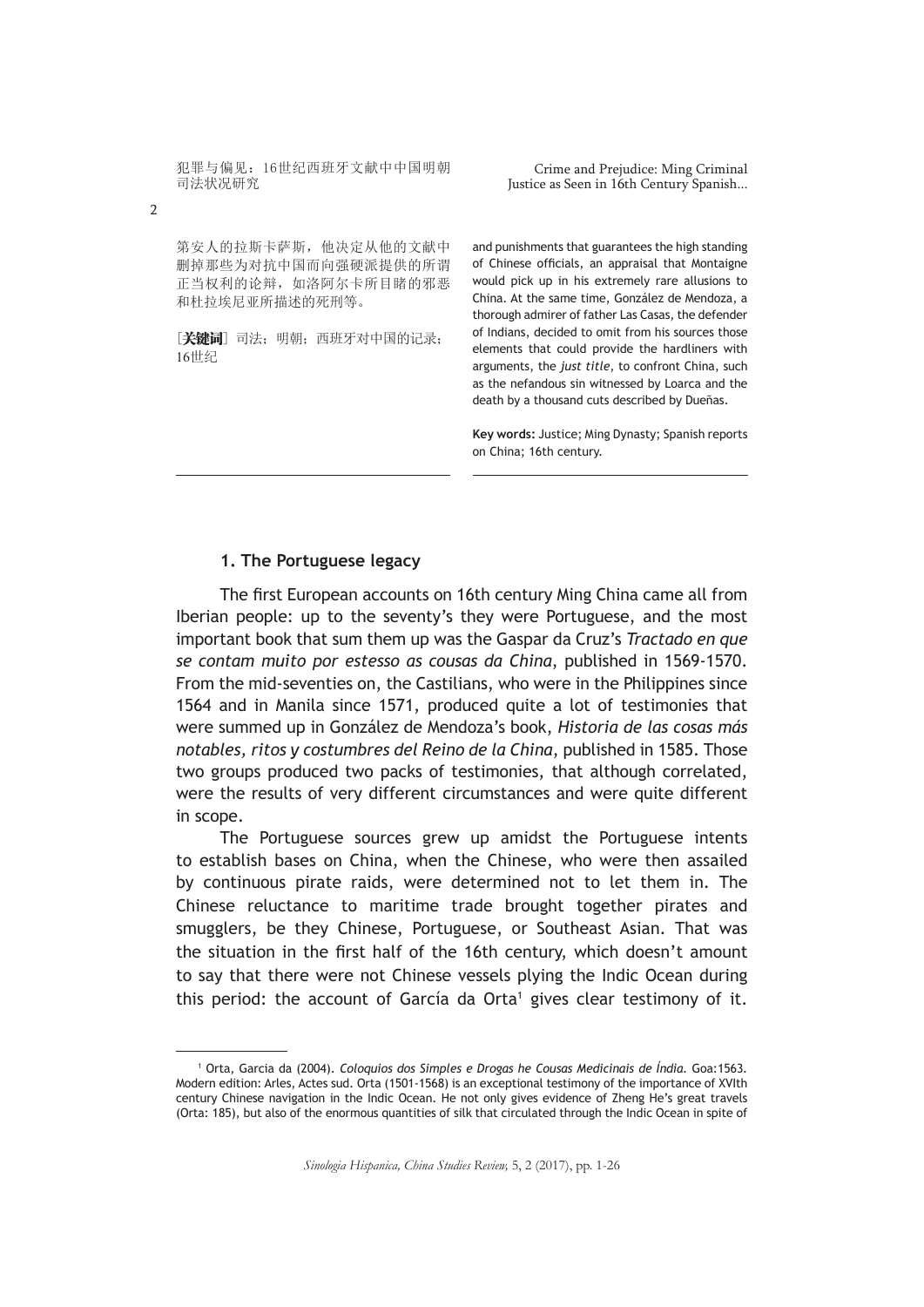The first Portuguese testimonies come from two prisoners, Cristovao Vieyra and Vasco Calvo. Their letters, sent in 1524 from prison, are the first direct testimonies on China, and they were used by all the Portuguese chroniclers that came after them: Galeote Pereira, Joao de Barros and Gaspar da Cruz. They have threefold content: they give testimony of the first encounters between Portuguese and Chinese; they include lengthy and detailed proposals for the conquest of China, and they provide a first description of China's provinces, based on a Chinese book that they had been able to obtain<sup>2</sup>.

Those letters contain also the first information about Chinese justice: their opinion about the functioning of the Chinese justice was devastating and they gave a picture of extreme cruelty. They lived through the horrible conditions of the prisons, the pains produced by manacles, fetters and *cangas*; they talk of tortures - crushing fingers and feet -. They also saw quite a lot of flogging and beating, even if that didn't shock them specially: they<sup>3</sup> even recommended that in case of conquest, Chinese people must continue to be flogged, to avoid problems<sup>4</sup>. As for penalties they give evidence of beating and of banishment<sup>5</sup> and they display a long catalogue of death penalties: burning and hanging, beheading and quartering, cutting by the middle trough the waist, and also crucifying and strangling<sup>6</sup>.

3 Ferguson attributes the letter to Cristovao Vieyra, but D'Intino ascribes it to Vasco Calvo.

4  *The people are bad, and so as a consequence they must be flogged if they are not prompt at that which they are ordered to do* (Ferguson, 55; D'INTINO:42).

5  *It is comparable, sir, to the men that in Portugal are banished to the islands* (Ferguson: 56; D'Intino, 43).

Chinese bans on maritime trade.

<sup>2</sup> The first Portuguese ambassador, Tomé Pires, arrived in 1517, with Cristovao Vieyra in his retinue: they were escorted from Guangzhou to Beijing to meet the emperor, but when the emperor denied them audience they were sent back to Guangzhou in very harsh conditions. While they were on their way up and back from the capital, the Portuguese in Malacca kept on sending ships to China: in 1521, in one of those, Vasco Calvo arrived at Canton. At that moment the Chinese authorities in Guangzhou were already fighting on regular bases all the ships - Portuguese, Malay or Siamese - that anchored in China. The ambassador Tomé Pires arrived back at Guangzhou in the midst of those skirmishes and when soon after, in 1522, China closed the Guangzhou port and arrested all those considered wrongdoers, many Portuguese were executed and the rest of them were thrown in prison: among them Tomé Pires, and both Cristovao Vieyra and Vasco Calvo. Conditions in prison were very rough, and Tomé Pires died in prison, probably the same year, 1524, in which Cristovao Vieyra and Vasco Calvo managed to send letters out from the prison.

<sup>6</sup> Cristovaio Vieyra*: E o mandou queimar depois de emforcado* (D'Intino: 9); *Forao na praça descabeçados e feitos os corpos em troncos* (D'Intino, 14); *forao estas vinte tre pessoas feitas em pedaços dcada hua scilicet cabeças pernas braços e suas naturas nas bocas e tronco do corpo em redondo pella barriga em dous pedaços* (D'Intino:16) *As mortes na terra da China a mais cruel e posto na cruz, alli lhe*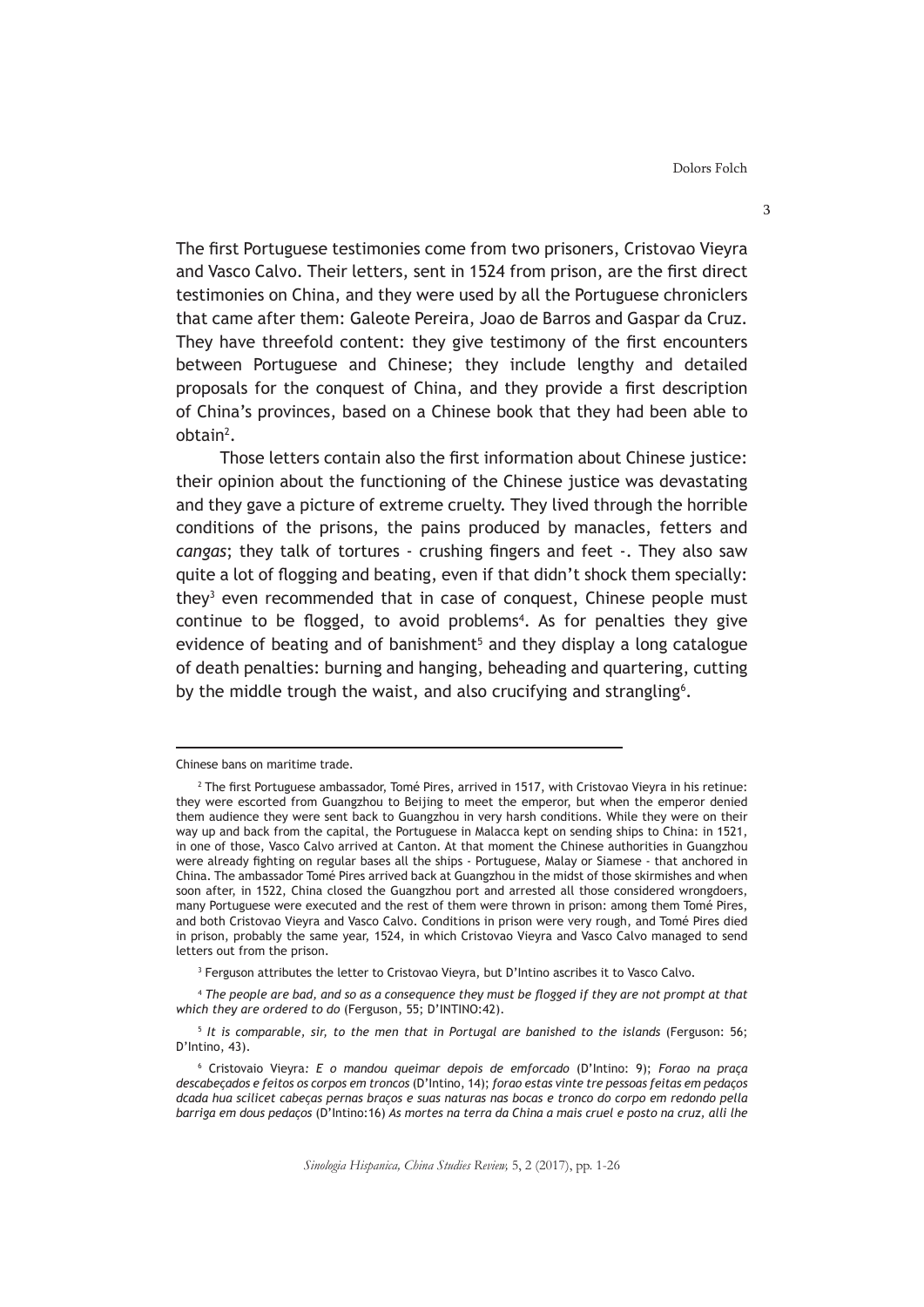4

Joao de Barros (1496-1570), the great chronicler of the Portuguese expansion in the east, and whose book, *Décadas de Asia*, was to be highly influential, included in his work all these assertions, specifying even that the traitors were burned to avoid soiling the earth with their bones<sup>7</sup>. In fact the Portuguese testimonies give the impression that even if they had first hand information on prisons, they lacked direct experience on Chinese executions, and their peculiar version of them was much more based on Portugal practices than on China's procedures. The Chinese executions could be very cruel and in ancient times had resorted to a wide range of options<sup>8</sup>, but the by the time that the European arrived in China, Chinese, at difference with their European visitors, were no hangers, burners or crucifiers.

The Portuguese vision of Chinese justice took a new turn when, in the midst of the 16th century, the Portuguese prisoners went through a striking experience. In 1547 the Beijing court appointed a new Viceroy for the southern provinces, Zhu Wan, with orders to clear the coasts of Japanese pirates, Portuguese smugglers and Chinese collaborators. That didn't stop Portuguese boats from coming and in one of them, in 1548, arrived Galeote Pereira, who was taken prisoner in the southern tip of Fujian, together with ninety others, mostly Chinese collaborators. Most of them were summarily executed while the others were transferred first to Quanzhou and later to Fuzhou: they were sure that they would be executed in a very short time. But when they were judged, a year later, the enemies of Zhu Wan impeached him and, to the great surprise of the prisoners, they were absolved and set free, while their judge, Zhu Wan, was thrown in prison. That produced a radical turn on the Portuguese opinion about Chinese justice: Galeote Pereira<sup>9</sup>, who wrote about it all, described the punishments and prisons of

*tirao tres mil fatias e estando vivo e depois o abre e tiranlha a fresura pera os algozes comerem e fazem todos e pedazos e dam na aos caes que alli estao pera isso dam l'ha comer, isto a capitaes de ladroes a quem elles querem. A segunda ecortar a cabeça e sua natura cortada e metida na boca e o corpo feito em sete pedaços, a terceira cortar a cabeça pello toutiço, a quarta e afogar* (D'Intino: 25-26).

<sup>7</sup> La fisrt Década de Asia was published in 1552, the second in 1553, the third in 1563. The forth is a posthumous work and was not published until 1613. It is the third one that contains the relevant data for the Portuguese expansion in China. The assertion of Joao de Barros belongs to this third Decade: *foi queimado con pregao de tredor, porque este crime se pune com fogo, por nao ficar memoria na terra dos ossos da culpabkle* (Barros, Decada III, Liv. VI. Cap I:5).

<sup>8</sup> McKnight (1992:446).

<sup>9</sup> Galeote Pereira went to India in 1534, in the same boat than García d'Orta. From Malacca, where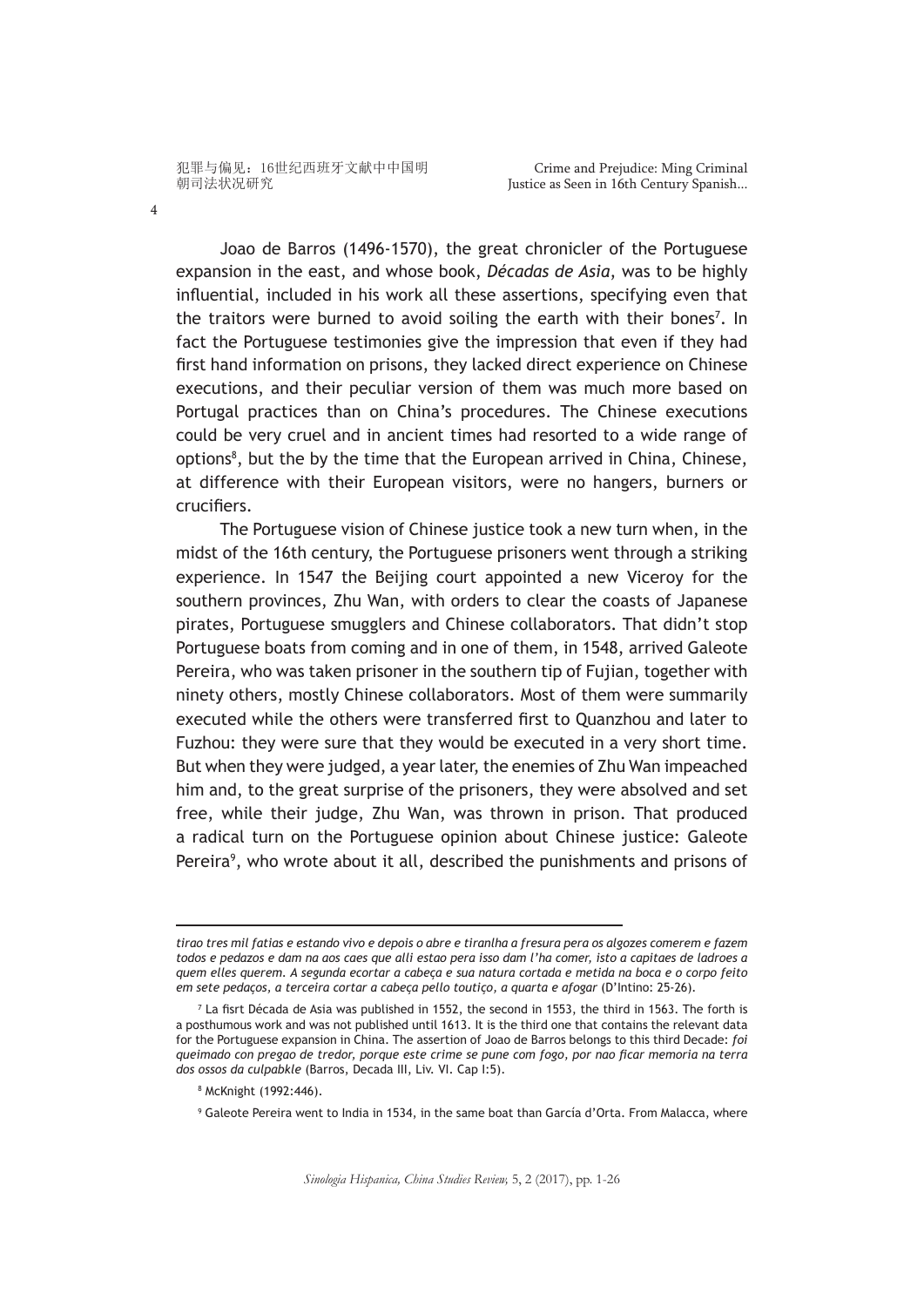the Chinese, but gave a general vision of Chinese justice that was not only positive but overtly admirative in comparison with Portuguese justice: he said that *in doing justice (...) these Gentiles do exceed Christians*; and also that *These men are unique in the doing of their justice, more than were the Romans or any other kind of people10.* Pereira's eulogy of Chinese justice didn't please at all his Italian censors, who drastically abridged it<sup>11</sup> From Galeote Pereira and Gaspar da Cruz onwards, they continued to mention the beatings but they talk with a great respect about Chinese death penalty: *with how much pity and leisure they kill, with so much cruelty and speed they whip*12.

The clashes of the Portuguese with the Chinese tribunals gave them an acute interest for Chinese judicial proceedings: it is in the Portuguese published texts and in the Spanish who in fact copied them that the more systematic exposition of Chinese justice in the early modern era is to be found. The most influential 16th century Portuguese text on China was Gaspar da Cruz *Tractado* (1569-70)13 and the two chapters that he dedicates to the Chinese justice embody the statements about its proceedings, punishments and prisons that would be universally accepted in 16th and 17th Europe: those were so firmly established by the mid sixteenth century that from then on even the most influential books on China didn't bother to deal with justice any more. In the first decade of 17th century, the Jesuit Matteo Ricci, who has a very keen interest in the Chinese state and in the Chinese bureaucracy doesn't even mention in its work the Chinese

he met Francis Xavier, he sailed at least two times to China before 1549, when he was taken prisoner in the Fujian coast, near Zhangzhou. From there the captives were taken to Quanzhou and Fuzhou, where they remained a year: this is the same itinerary that Rada would make almost 30 years later. Once the trial was over, they were exiled to Guilin and from there he managed to reach Shangquan, on the coast, and leave China. (Boxer, 1953: l-lv).

<sup>10</sup> Boxer (1953:17, 20).

<sup>11</sup> The account of Galeote Pereira was copied by the Jesuit College at Goa in 1561. When it arrived at Rome, it was translated to italian and included in the *Nuovi Avisi Particolari*, printed in Venice in 1565: that is the edition that was expurgated by his italian censors. The English version of 1577 follows this abridged version. Its reprint in the Hakluit and Purchas collection assured a fairly circulation. Boxer (1953):lv-lvi; 21, n.1.

<sup>12</sup> Gaspar da Cruz, en Boxer, C. R. (1953). *South China in the Sixteenth Century*. Londres, The Hakluyt Society:178.

<sup>&</sup>lt;sup>13</sup> Gaspar da Cruz went to Goa as a Dominican missionary in 1548. In 1556 he spent a few weeks in Canton and a few months on the China coast. After spending more than 10 years in Portuguese Asia, he returned to Portugal in 1569, and there he died by the plague in 1570.His book, *Tractado em que se cotam muito por esteco as cousas da China*, was the first European book entirely devoted to China, but, printed in the plague year it was not widely circulated. BOXER (1953:lviii-lxv)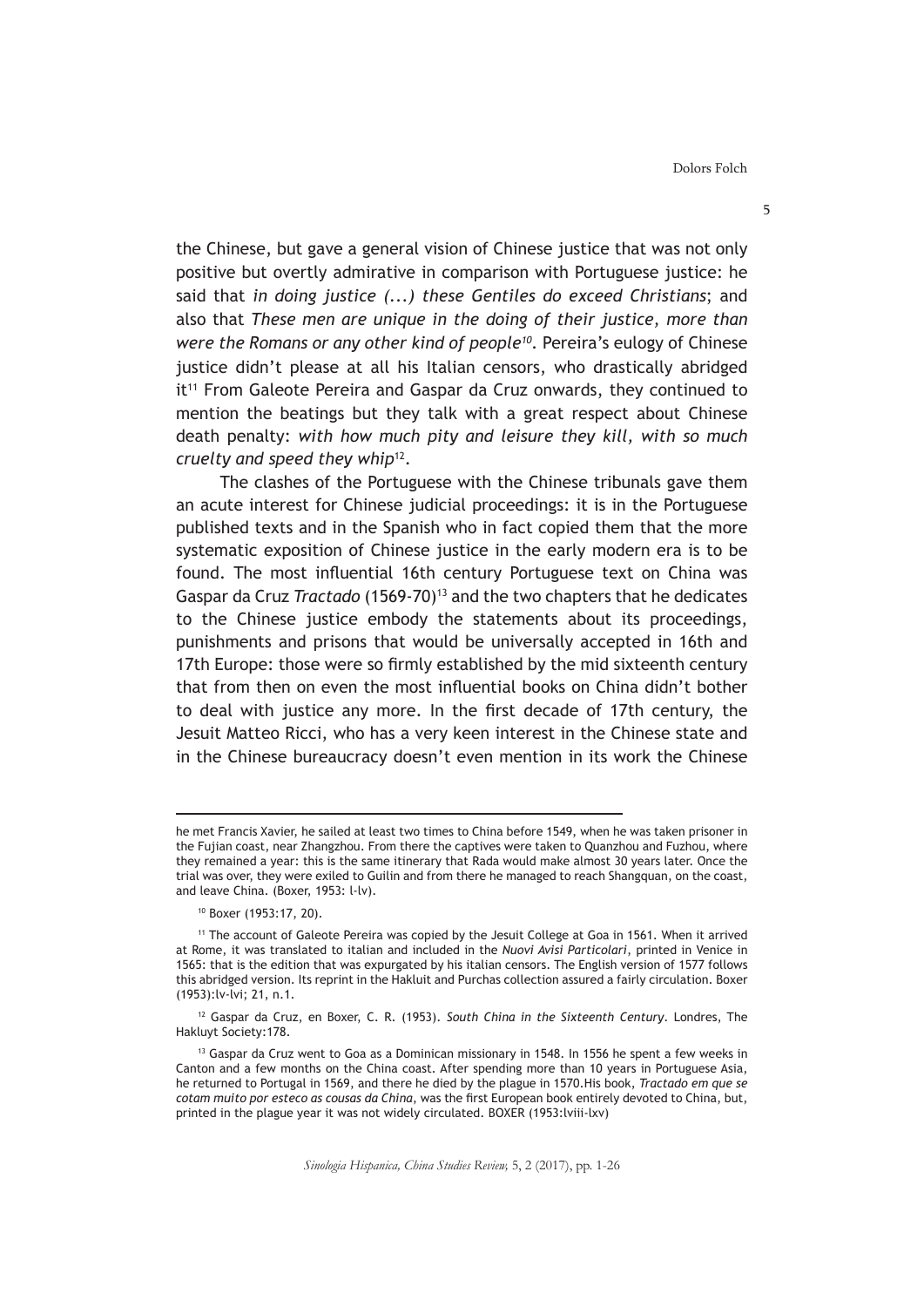6

justice<sup>14</sup>. So, to sum up: in spite of their harsh beginnings in China, the Portuguese left a legacy of a very positive vision of Chinese justice, and this was to have a decisive influence on all 16th and 17th century texts.

## **2. The Mendoza Paradigm**

The influence of the Portuguese initial and very positive vision of Chinese justice is clearly visible in 16th century's Castilian texts. Following the Portuguese, all the main books have chapters on Chinese justice, the basic source being Gaspar da Cruz. Even if this book was not very widely spread and was never translated to the big European languages, the book came to the hands of a Spanish Inquisition officer, named Bernardino de Escalante. He was a commissioner both in Galicia and Sevilla, and on his transfer from one position to the other he spent a time in 1576 in Lisboa, were he found the books of Joao de Barros and Gaspar da Cruz. A year after, in 1577, he published in Sevilla a small book, well written in excellent Spanish, that in fact glosses, a bit shortened, the book of Gaspar da Cruz<sup>15</sup>. He adds little to the Portuguese text and many times he copies it literally: that's the case of his chapters on Chinese justice, that were copied with almost no change at all from the two chapters of Gaspar da Cruz: in fact the only sensible difference lies in the fact that he reintroduces the burning as a form of death penalty, something that he copied from de Joao de Barros text<sup>16</sup>.

The importance of this little book lies in the influence it had on the Spanish writers on China, especially on González de Mendoza. Born in 1545, Mendoza entered the Augustinian order in 1564 in Mexico. In 1574 the Augustinians in the Philippines sent an anguished emissary to the court of Philipp the II, to denounce the abuses of the colonizers and the general deception about the possibilities of the colony, whose unique interest seemed to be the trade with the *sangleys*, that is the Chinese merchants in

<sup>14</sup> Ricci, M. (1610). *Della entrata della Compagnia di Giesú e Christianità nella Cina.* Macerata, Quodlibet.

<sup>15</sup> This book, *Discurso de la Navegación que los Portugueses hazen a los Reinos y provincias del Oriente, y de la noticia que se tiene de la grandeza del Reino de la China*, was immediately translated to English and published in 1579. Even so, Escalante's work had not a great circulation.

<sup>16</sup> *Queman a los que an cometido traición contra el rey, porque no quede memoria de los huesos de los culpables de este delito* Escalante (1577) 85a. Look at Barros' text in note 6.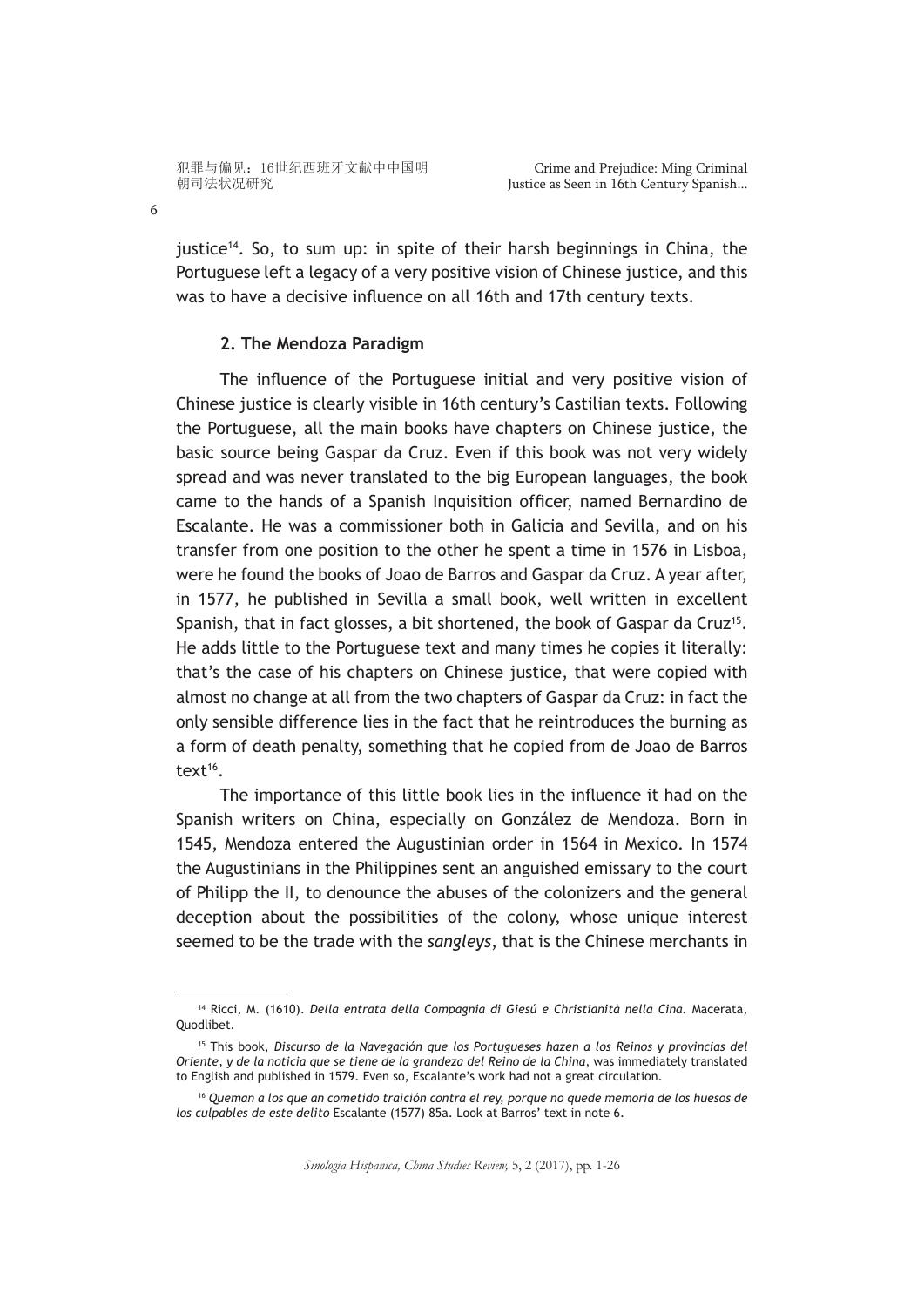the Philippines. On his journey from Manila to Madrid the emissary stopped in the Augustinian convent in Mexico, and aroused the interest for China of a young priest, González de Mendoza. He asked to be sent to China, but was not included in the group of missionaries that the Augustinian emissary took back with him to China: lucky for him, too, because the whole expedition got drowned. He spent some years in Spain, always in touch both with the court and with the news about China that reached Spain, and which were quite a lot during the whole XVI century as can be seen by the richness of the documents that are now stored in the Archive of Indies in Sevilla and other Spanish Archives.

In the late seventies the news arriving from China took quite a new turn when the accounts of the travels trough China of a group of Augustinians and soldiers in 1575, and another account of Franciscans trip in 1579 reached the court. This time Fillip II was duly impressed with the undeniable importance of China, fully assessed by those records. He didn't give support to the idea of conquering China, even if it was quite a popular feeling among the Philippines' Spaniards around 1580, but in 1581 he decided to send an embassy to the King of China and entrusted Gonzalez de Mendoza as the head of it. As entitled ambassador he had access to all the documents about China then available in Spain and Mexico. Those documents included reports from the Philippines' governors, letters from the Philippines' friars of various orders and letters from almost everybody of the colony, mostly addressed to the governor of Mexico. Mendoza received the assignment of buying a present for the Chinese Emperor , and with the present in hand he set sail to Mexico, where he awaited for the rest of the embassy members, and talked extensively with everybody in Mexico that was knowledgeable about China, especially with the Augustinian Jerónimo Marín, who had been in China with the Rada expedition, and probably with some of the 85 Chinese that, according to Mendoza, were already living in Mexico.

But at the beginning of the eighties the Spanish empire got involved in too serious troubles for the projected embassy to go on. One has to say also that there was always in Spain a strong party who opposed the China project, the project of developing commercial relations with China, for fear of an extremely serious competition of Chinese silk with Spanish textiles in the American market. So, at the end, Mendoza's embassy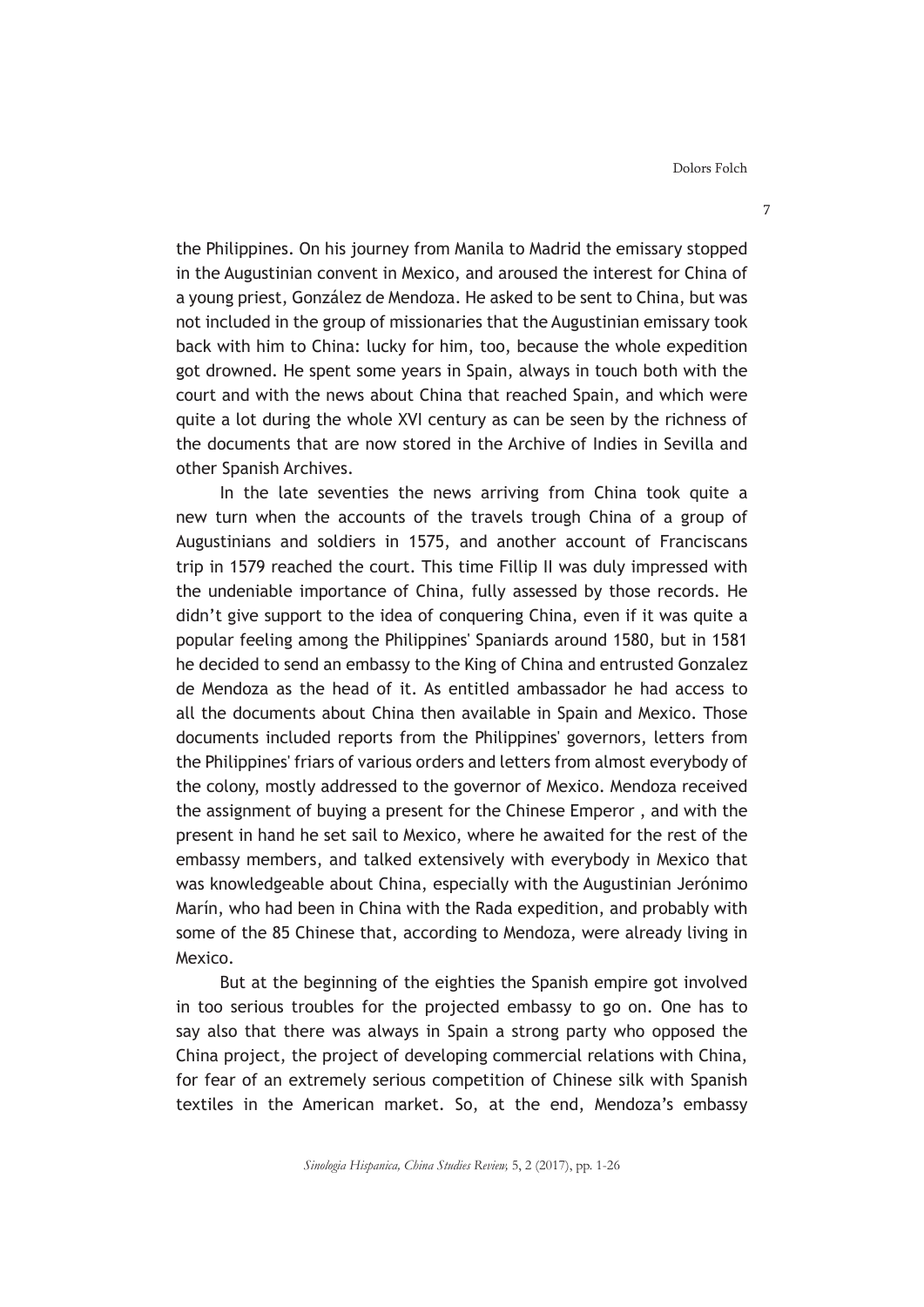amounted to nothing and the present for the Emperor was sold at public auction. But he had both the information and the connections required to try to publish the results of his work, and in 1584 the Pope asked him to do it: the first edition was published in Rome in 1585. More than 30 editions in all European languages were to appear before the end of the century. Even so, the intellectual impact of Mendoza's book seems to have been more important in Europe that in Spain<sup>17</sup>.

The sources of Mendoza are quite another matter altogether, but from the point of view of Chinese Justice, they are quite clear: he copied almost integrally the Escalante's chapters on justice. I don't think that he ever saw the book of Gaspar da Cruz, and even if it had been so, he clearly preferred to draw from the must easy Spanish version of Escalante. That is undeniable, because the errors of comprehension of Escalante on the Gaspar da Cruz text are all to be found again in Mendoza. He made some changes, though, all aimed at minimizing the most scabrous points that appeared in Portuguese sources. Mendoza goes even further than the Portuguese in his intent to shed over the Chinese justice a very positive light: the cruelty of the prisons, for example, is clearly attenuated. The Portuguese sources and Escalante with them, talked of the rats that infested the Chinese prisons and who ate the dead, and added that out of hunger even the prisoners ate also their dead companions. Mendoza cuts that, just as he cuts the universal scars that almost everyone has as a result of the frequent beatings, the enormous quantities of prisoners in Chinese prisons or the way to get rid of those who had died in prison. For the rest, it is important to retain that for the three chapters that contain all the information that Mendoza gave about the Chinese justice, the only source of Mendoza is Escalante, and that he didn't make any use of the Castilian sources that were otherwise available to him. Ten years after, in 1595, Jerónimo Roman<sup>18</sup>, who had read Mendoza and didn't like it very much, published another book, in which he again copied directly Escalante in everything related to Chinese justice<sup>19</sup>.

*Sinologia Hispanica, China Studies Review,* 5, 2 (2017), pp. 1-26

<sup>17</sup> Rubies (2011):313.

<sup>18</sup> Jerónimo Roman (1534-1597), born in Logroño, entered the agustinian order in 1560, where he very soon standed out as a historian. His Republicas del Mundo, first published in 1575, encountered inmediately the reject of the Inquisition who had some passages expurgated. Harassed by the Inquisition, who put him on the same trial that his contemporary fray Luis de Leon - he escaped to Portugal in 1586. He returned in time to see the final edition of hid >Republicas printed in Salamanca in 1595, and died in 1597.

<sup>19</sup> Roman, Jerónimo O.E.S.A. (1595). *Repúblicas del Mundo, divididas en tres partes.* Salamanca.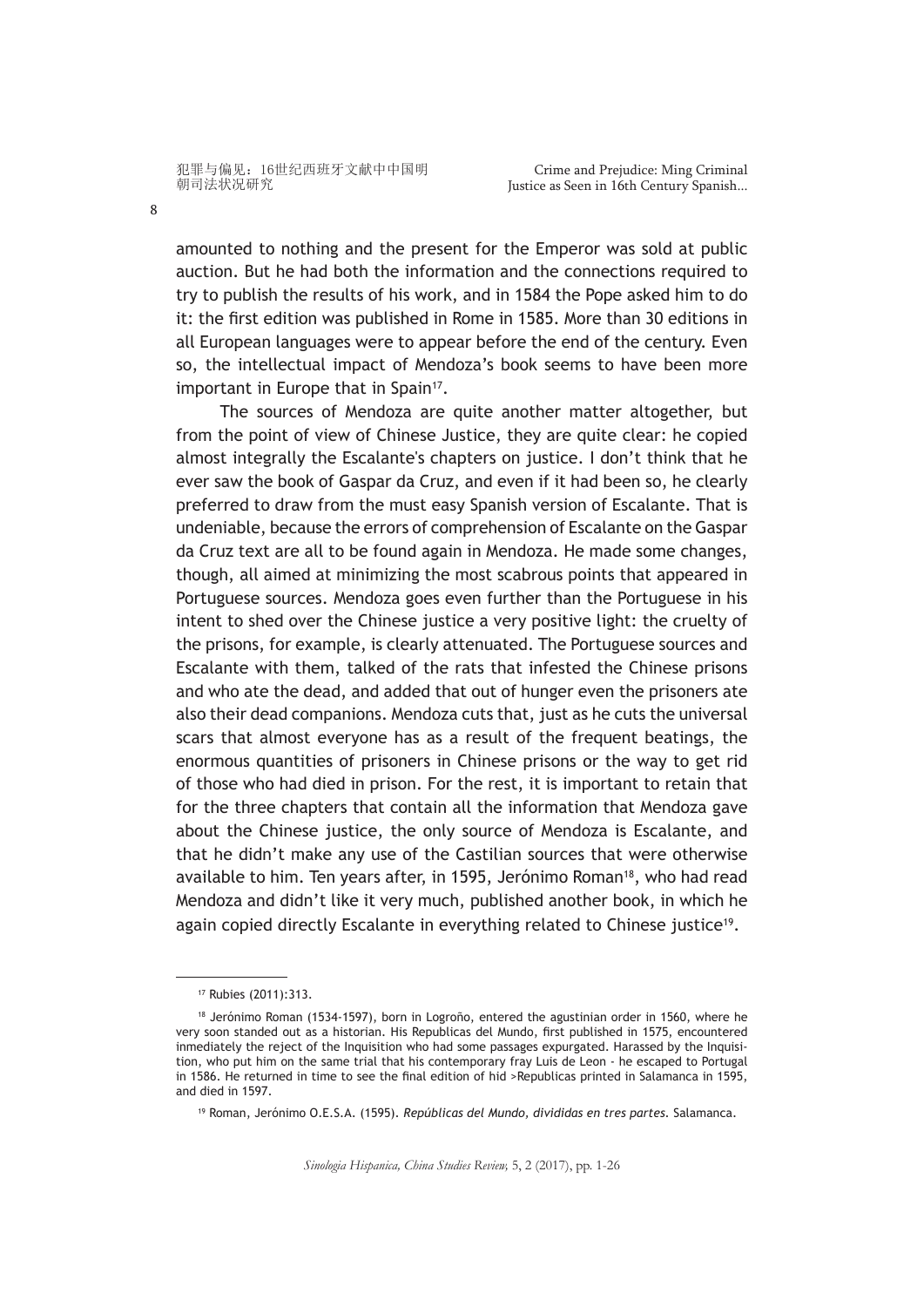Dolors Folch

9

It is to González de Mendoza to which we have to credit the positive image of Chinese Justice that prevailed in 16th century Europe: in this he followed the path that Galeote Pereira had opened in his claim that China was a gentile<sup>20</sup> civilization in many points superior to the European one<sup>21</sup>. This image of the civilization of China, was one of special significance because it potentially challenged the ideological assumption that in order to be fully civilized one needed to be Christian: this might explain why the intellectual impact of Mendoza's book was weak in Spain and Italy and much stronger in protestant north Europe<sup>22</sup>.

The positive version of Chinese justice in 16th and 17th century Spanish texts on China was based mainly on the following statements.

2.1. The transparency of the judicial proceedings

The transparency of the judicial proceedings has been maintained due to the fact that they were public and were always endorsed by many scribes. This transparency has three main consequences:

The transparency of all the process prevents the use of bribes, and in doing so prevents corruption. This vision was in sheer contrast with the proceedings of the Spanish justice, where judges were always prone to bribery, and where the salaries of the inquirers (*perquisidores*) came from the fines and from the properties confiscated to the accused that were found guilty<sup>23</sup>. Mendoza remarks that the Chinese justice officials were so honest because they were paid regularly by the state and didn't have to rely on the fines imposed by themselves: in the second half of the 16th century, the judges abuses in order to extract money from the accused were quite general in Castilla, because judges had a direct participation in the pecuniary penalties that they imposed $24$ .

<sup>&</sup>lt;sup>20</sup> "Gentiles" were those nations who were not Christians, Jews or Muslims. It was a crucial category for early-modern missionaries and ethnographers. (Rubies, 2011: 312, n. 4)

<sup>21</sup> *Es una grande virtud y que había de ser imitada de todos los que lo son para evitar muchos daños que suceden por no hacerse con el cuidado que esos gentiles en ello ponen* (Mendoza: L3,c10).

<sup>22</sup> Rubies (2011): 313.

<sup>23</sup> Alonso (1982): 106, 133.

<sup>&</sup>lt;sup>24</sup> Tomás y Valiente (1969): 163. Mendoza relies on the 1579 narrative of Francisco de Dueñas, who went to China with the Franciscan expedition: Dueñas remarks *that no llevan los jueces derechos de todo cuando juzgan porque el rey les paga sus salarios.*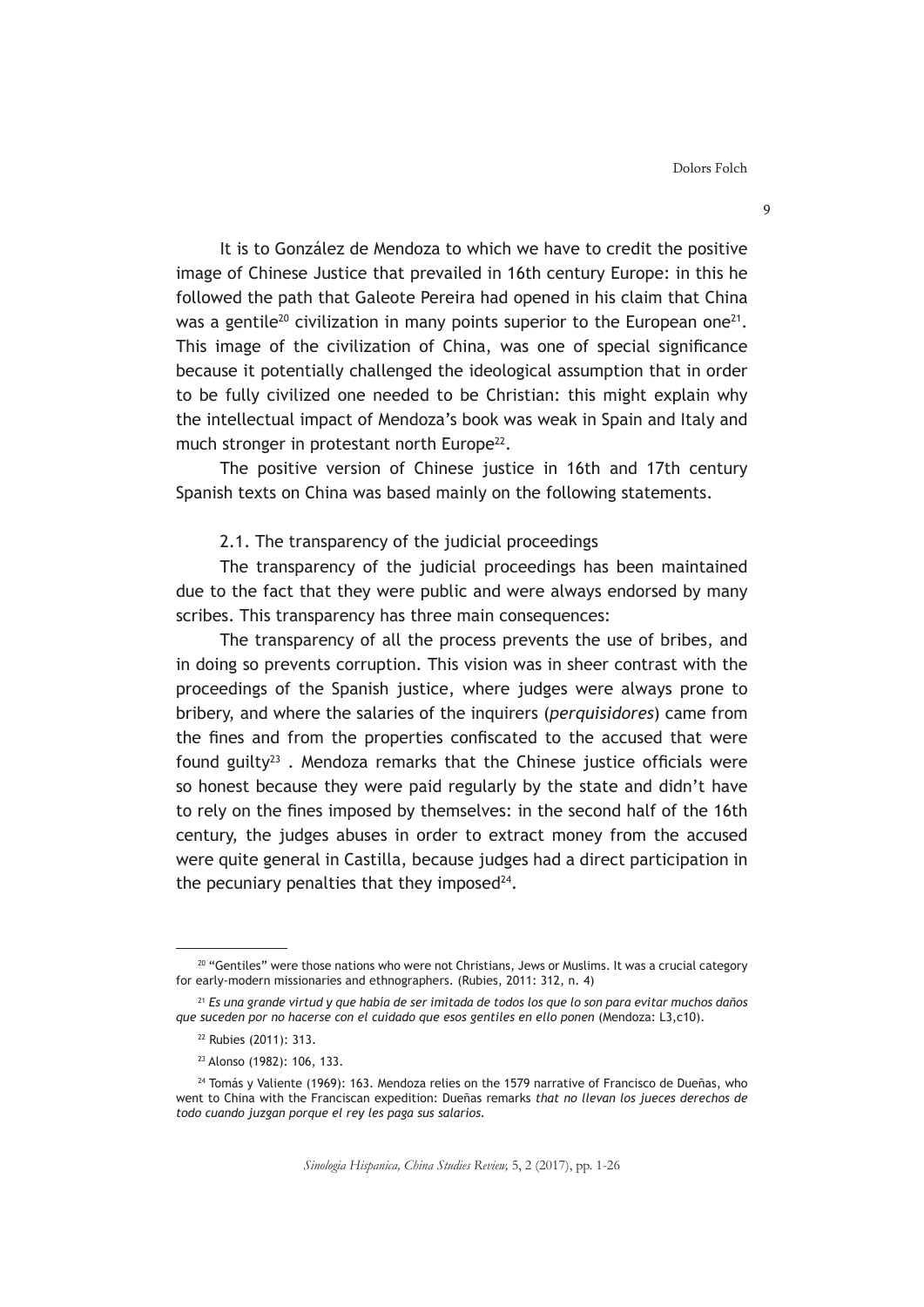The transparency had also another effect: in China, it was not so easy to accuse someone as it was in Spain. To begin with, the accusations had to be nominal and couldn't be anonymous. Moreover, while waiting for the judgment the accusers were kept in prison as well as the accused, while in Castilla the name of the accuser was always kept secret, as a devise to encourage denunciations<sup>25</sup>.

The transparency of the legal procedure generates a great amount of writing that can be re-examined once and again, and that is collected in the memorials<sup>26</sup> that the judges sent to their superiors<sup>27</sup>. This assertion is to be found already in Gaspar da Cruz<sup>28</sup> and Escalante<sup>29</sup>. Obviously this practice produced a huge corpus of legal writings. During the Ming, after judicial officials, in prefectures or districts, heard cases, they were required to compose court opinions—unless the matters involved were extremely minor. Each court opinion would record the circumstances revealed by the hearings, provide an analysis regarding the offenses, and propose remedies - either naming penalties or requesting decisions from the superior offices. Much of all this legal writing was published in the Ming magistrates' casebooks, that primarily contain such court opinions<sup>30</sup>. What is relevant here is that Mendoza text takes for granted that there must be in China a huge corpus of legal literature, something that in Europe will be forgotten for centuries.

2.2. The strictly controlled judges

The judges are strictly controlled both by the Visitors, who paid control visits to the local courts on a regular bases, and by the pyramidal structure of the Chinese bureaucracy. All the officials are controlled by officials in a

*Sinologia Hispanica, China Studies Review,* 5, 2 (2017), pp. 1-26

<sup>25</sup> Tomás y Valiente (1969): 159.

<sup>26</sup> *Todo va por memoriales* (Semedo, 1642: 2, c12).

<sup>27</sup> *En los negocios de mucha importancia, tocantes a personas graves, no fian los jueces a los escribanos el escribir las informaciones, sino que ellos, por su mano, escriben todos los autos, mirando una y muchas veces lo que dicen los testigos* (Mendoza, 1585: L3, c10).

<sup>28</sup> *When they examine any matter of great weight, or grave persons, then they writw themselves the process of the examination, altough they have many scriveners to take down tje evidence, since they wish to trust nobody but themselves*. (Gaspar da Cruz, in Boxer, 1953: 175)

<sup>29</sup> *En los negocios de mucha importancia, y que tocan a personas graves, no fian los Iuezes a sus escrivanos el escrevir las informaciones; sino ellos por su mano assientan todos los autos.* (Escalante: 78)

<sup>30</sup> Jiang (2007): 32-33.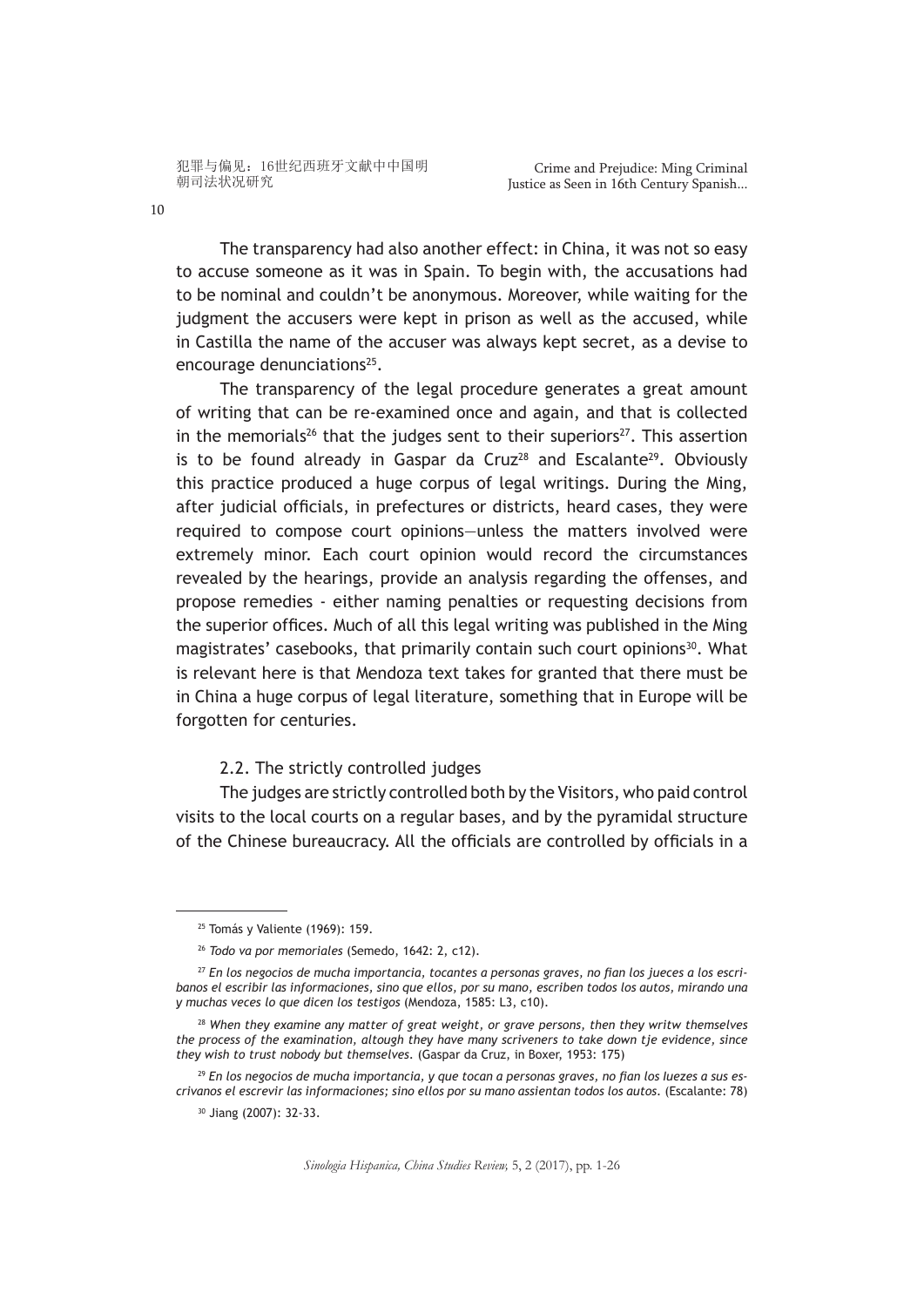superior level and they in turn control those in an inferior level, and are responsible of their doings. In fact, the Ming code suggest that the Ming founder must have assumed that his officials were not necessarily possessed of superior moral qualities and would tend constantly to wrong acts unless restrained: the Laws on Personnel of the Ming Code are a the detailed codification of rules for officials, of a very coercive nature, which included the sins of omission<sup>31</sup>. Mendoza specially highlights the strict control upon every layer of officers and inferior ministers trough a double procedure of rewards and punishments that guarantees the high standing of Chinese officials. Montaigne would pick up this appraisal of the system's mixture of rewards and punishments in his extremely rare allusions to China<sup>32</sup>.

Moreover, once the sentence given, it passes through a thorough revision by a superior level of court. That also contrasted with the Spanish procedure: even if the right to appeal was admitted in the *Siete Partidas*, the main legal text in 16th century Castilla, there were so many exceptions to the general norm that it was impossible to know what the rule was and what was the exception<sup>33</sup>. Moreover, Castilla was not under a unified jurisdiction, even if the king and the *Siete Partidas* intended to do it: in fact all crimes fell under the gibberish of jurisdictions: the Church, the nobility, the cities, all retained their own jurisdictions. By the time when Mendoza published his book, the penal law of general application was more a political tendency advocated by the kings than a reality<sup>34</sup>. But in China, from ancient times to nowadays judicial procedure has rested more firmly in the hands of the state than has been the case in many other societies<sup>35</sup>.

<sup>31</sup> Farmer (1978): 16-17.

<sup>32</sup> *Les fonctionnaires delegués par le Prince pour inspecter les provinces, de même qu'ils punissent ceux qui font des malversations dans l'exercice de leur charge, rémunèrent aussi par pure liberalité ceux qui s'y sont bien comportés, au-delà de la façon ordinaire et au delà des obligations de leur devoir. Montaigne, Essais, Livre III, Chapitre XIII.* Comparar con el texto de Mendoza: *Tras esto alaba con mucha ponderación de palabras a los que han ejercitado bien sus oficios, mejorándoles luego en los asientos y prometiéndoles dar muy larga cuenta al Rey y a su Consejo de sus buenos servicios, para que sean premiados como merecen; y reprendiendo asimismo ásperamente a los que han faltado a sus obligaciones.* Mendoza, *Historia del Gran Reino de la China* Parte Primera, Libro III, cap. XI.

<sup>33</sup> Alonso (1982): 246.

<sup>34</sup> Tomás y Valiente (1969): 26.

<sup>35</sup> Alford (1997): 414.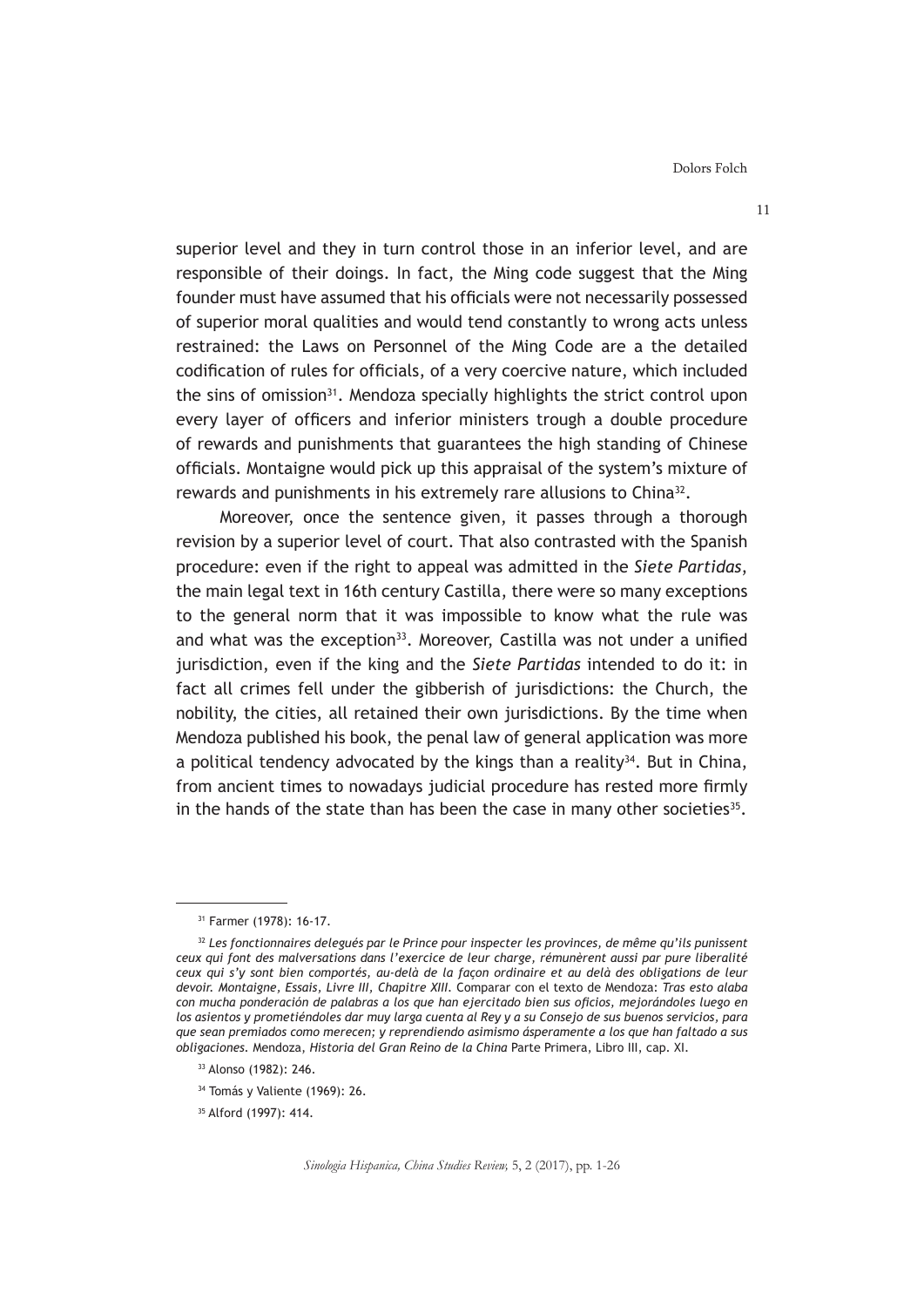2.3. The tortures

The tortures inflicted to obtain confession have established regulations and those rules are public. Mendoza describes the tortures and says that they are painful but he is not shocked by them for a very simple reason: they are almost identical, in their squeezing of fingers and ankles than the ones that were inflicted in contemporary Spain<sup>36</sup>. What really struck him of China was the public exposure of tortures and of torture implements, when in Spain those were secret proceedings<sup>37</sup>, and the fact that in China torture had to be applied according to strict regulations: using it in ways that the regulations didn't allow could lead to the impeachment of the judge who had ordered them.

On the contrary, in Spain, the normative regulation of torture was very scarce: it is contemplated in the *Siete Partidas*, but in practice no dispositions were issued to apply the norm $38$ . The abuses of tortures were so usual that they motivated many letters to the king from the Cortes' deputees, denouncing that the tortures inflicted were so cruel and so extraordinary, that they would never fit in any law.

## 2.4. The penalties

The penalties that appear in Mendoza text are not as harsh as the ones that appear in the *Siete Partidas*. Of course, the frequency and cruelty of the beatings appear in the Mendoza text, but flogging was also a penalty in Spain, and the *Siete Partidas* went farther: one of the penalties listed in the *Siete Partidas* as being the last of the three minor penalties consist in tying the accused to a pillory, rubbed with honey, and leave him some hours under the sun with the flies eating him<sup>39</sup>.

# 2.5. The death penalty

The death penalty was applied with a much more leniency than in Spain. Only the king could inflict a death penalty, and the death sentence

<sup>36</sup> *Otra forma de tormento era meter unos garrotes entre los piés y manos de los pacientes, y con cordeles aprietan tan fuertemente que los dexan muy delgados con el inmenso dolor que padece.* Quevedo Y Hoyos (1632): II parte, cap. 1), cit. en Alonso (1982): 253.

<sup>37</sup> *E devele dar el tormento en lugar apartado*, Alfonso X: Titulo XXX, Ley 3: 398.

<sup>38</sup> Alonso (1982): 246.

<sup>39</sup> *Azotar; poner en la picota; desnudarlo, untarlo de miel y hacerlo estar al sol algunas horas del día para que se lo coman las moscas*. Alfonso X: Título XXXI, Ley 4: 409-411.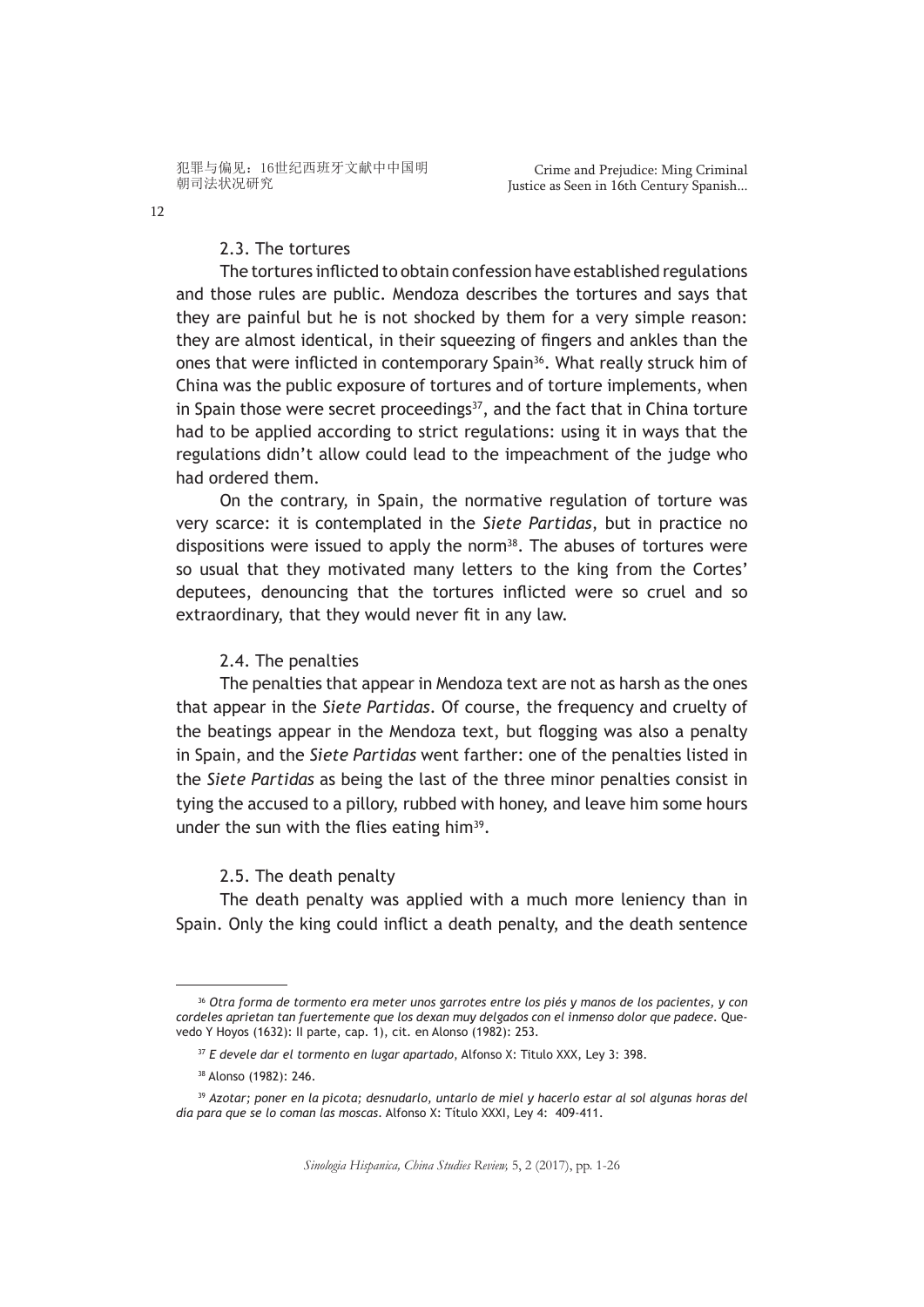was only executed after many revisions, and only in autumn<sup>40</sup>. Moreover, amnesty given by the king was a much more usual procedure than in the Iberian Peninsula, even if this possibility was present in the Siete Partidas<sup>41</sup>. But in Spain amnesties were extremely scarce, while in China amnesties came often enough for the convicts to entertain some hope to escape their punishments, even if Ming rulers were sparing in their use of ordinary acts of grace<sup>42</sup>. On behalf of the death penalties, Mendoza's real source was his own experience in Spain and Mexico. Mendoza listed as standard Ming forms of execution, hanging, impaling on stakes, and burning<sup>43</sup>, a death penalty that Escalante had already introduced in his text and that is not to be found in Gaspar da Cruz text. In fact, one has to wait until the mid seventeenth century to see a clear statement in Semedo that in China there were only two kinds of death sentences: beheading and strangling<sup>44</sup>.

And in any case, the *mise en scéne* of the death penalty in Spain was an extraordinary and staggering theater, with no relation at all with the staging of the death penalty in China. The European way of tormented executions used religious deeds, aesthetic devices and performing arts techniques that recalled the artistic representations in paintings and theaters. Moreover, Christian civilization believed that the spectacle of a painful execution had a redemptive effect on the criminals and the attendants as well, while in China, capital executions were not organized as a show nor subject to aesthetic representations, and they had no redemptive function<sup>45</sup>.

## 2.6. Chinese prisons

Chinese prisons even being very hard were not presented as worst than the Spanish ones. Some of the descriptions are even surprisingly

<sup>40</sup> Since Kubilai Khan, the law required that death sentences had to be centrally reviewed by the Board of Punishments. The Ming introduced an annual review known as the Autumn Assizes (Brook, 2008: 51).

<sup>41</sup> Alfonso X: Título XXXII, Ley 1: 424.

<sup>42</sup> McKnight (1991): 97.

<sup>43</sup> Mendoza (1585) L3, c12: 118: *Las maneras de muertes que dan son ahorcar o empalar o quemar; aunque esta ena de fuego se ejecuta sólo contra los que han sido traidores al Rey*.

<sup>44</sup> *Entre ella es abominable toda accion de crueldad: por ello entre las penas de sus delitos, no se usa lo que en las de los nuestros atrozes, que es hazer quartos a uno, atenazearle, o arrastrale. Al que merece muerte, o le deguellan, o le dan garrote*. **(**Semedo, 1642: 2, c1).

<sup>45</sup> Bourgon (2003): 153.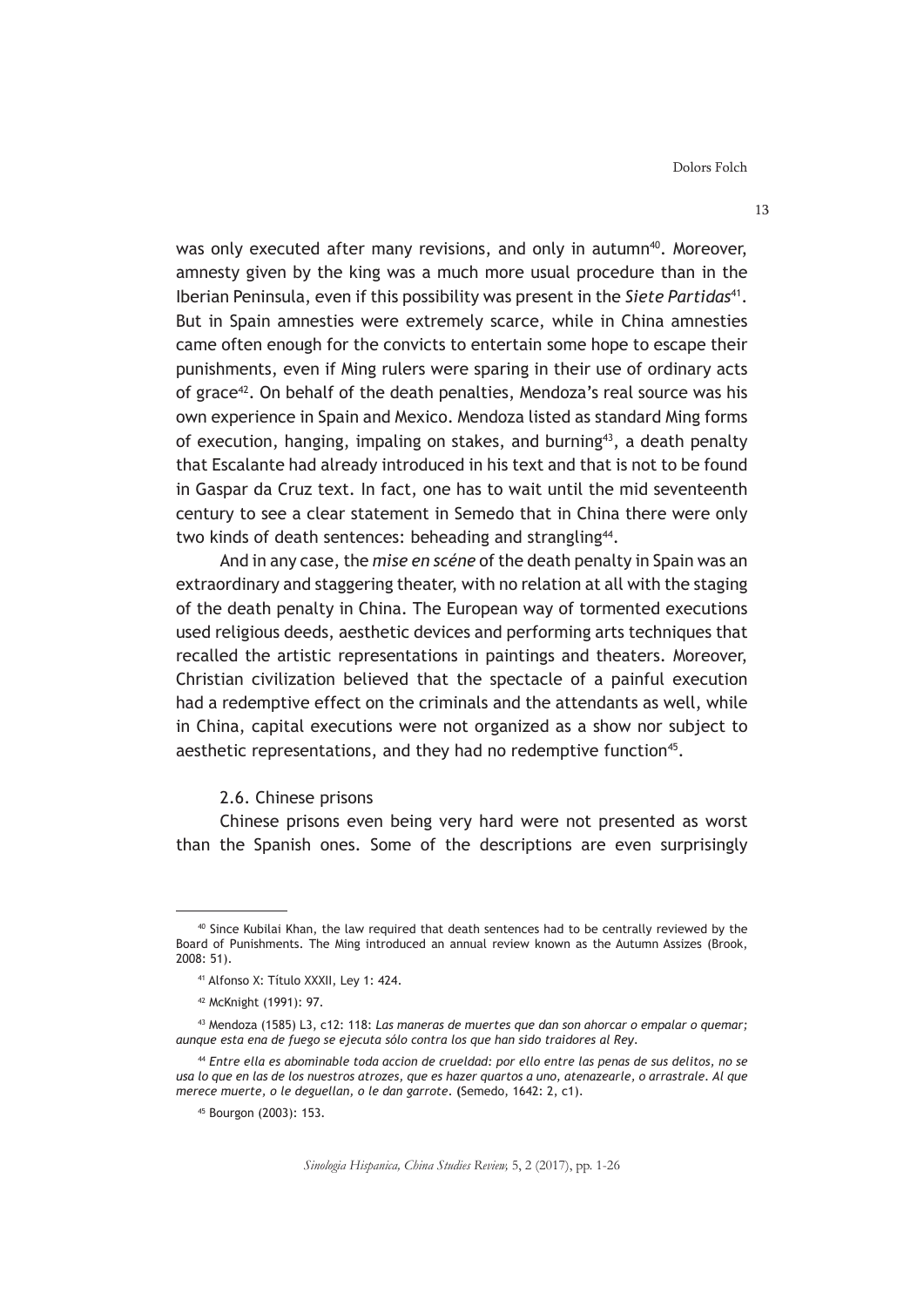similar: the shops and artisans inside the prisons offering their services and products to the accused are very similar to those described in a 16th century Spanish text about the Sevilla prison<sup>46</sup>, and the way in which the prisoners are to be kept at night, with fetters and chains, has its echo in the dispositions of the *Siete Partidas*47. Moreover, both in China and in Spain, prison was not meant as a punishment but only as a place to await either sentence or death<sup>48</sup>. The main 17th century authors who intended to give a general vision of China like the Jesuit Alvaro Semedo  $(1642)^{49}$ and the Dominican Domingo Fernandez de Navarrete  $(1676)^{50}$  are equally enthusiastic about the superior quality of Chinese judiciary proceedings and even of Chinese prisons in comparison with Europeans<sup>51</sup>, and their positive opinion is quite noteworthy because both of them had been in Chinese prisons. Navarrete spent some months in prison while Semedo spent a year in prison and thirty days in a cage while being transported from Nanjing to Guangzhou, but one has to keep in mind that 16th and 17th Europe made also a widespread use of cages as mechanisms of torture and punishment $52$ .

2.7. Mutual responsibility

Mutual responsibility, which meant that men were grouped in groups of families, the *lijia*, who had the duty to denounce any misdeed of one

<sup>46</sup> Chaves, Cristobel (1591) *Relación de las cosas de la cárzel de Sevilla*.

<sup>47</sup> *E de noche los deven guardar de esta manera, echándolos en cadenas o en cepos e cerrando las puertas de la cárcel muy bien, e el carcelero mayor debe cerrar cada noche las cadenas e los cepos* Alfonso X: Título XXIX, Ley 6: 377.

<sup>48</sup> *La cárcel no es dada para escarmentar los yerros , mas para guardar los presos solamente en ella, fasta que sean juzgados.* Alfonso X, Titulo XXXI De las penas. Ley 4: 410.

 $49$  Álvaro Semedo (1586-1658) was a Portuguese Jesuit priest that arrived in China in 1613, where he lived mostly in southern China for the next 23 years until he died. His book*, Imperio de la China*, became by mid 17<sup>th</sup> century the most read book about China, as Mendoza's and Ricci's books had been before it. Two thirds of the book deal with general aspects of China and the final third is a strong apology of the Jesuit mission, with no mention whatsoever of the other orders' missions.

<sup>&</sup>lt;sup>50</sup> Domingo Fernández de Navarrete (1610-1689) was a Spanish Dominican missionary that, after some years in Manila, went to China in 1657 : he stayed mainly in Fujian province, where the Dominican missions were based. His book*Tratados historicos, politicos, ethicos, y religiosos de la monarchia de China,* published in 1676, contained a long description of China and a strong anti-Jesuit diatribe and was translated into most major European languages.

<sup>51</sup> *Sus carceles son mayores i màs comodas que las nuestras* (Semedo, P2, c17); *Quanto al govierno, quietud, sossiego, y limpieza de la carcel, no dudo excede a lo que se halla en las de Europa* (Navarrete. L1, cVII, 5).

<sup>52</sup> Brook (2008): 157.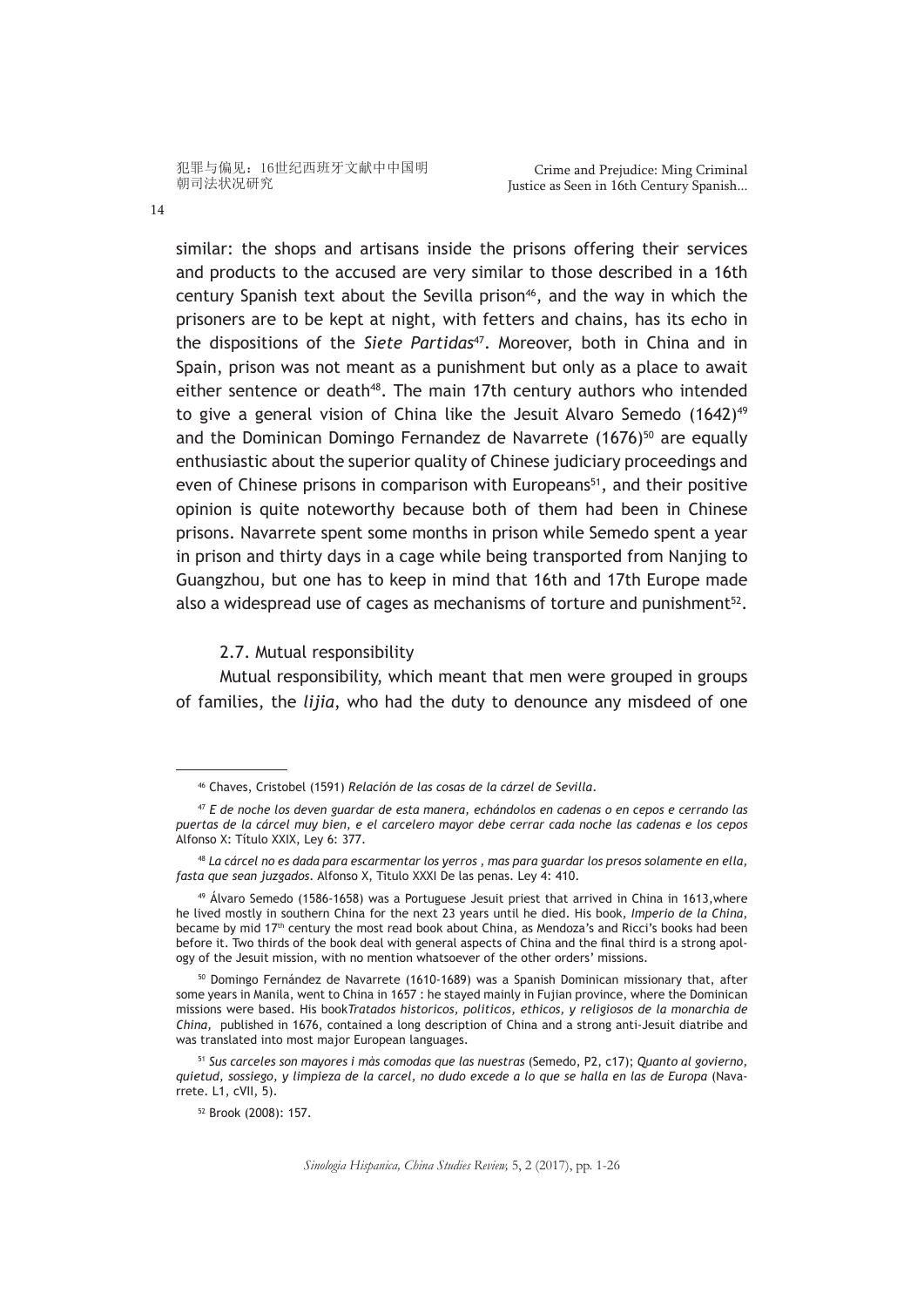of them. If they didn't do so, this was labelled as a form of concealment, and punished in consequence. This kind of social control came from very ancient times, but with the Ming population growth, that implied a steady growth of population at county-level units, the governmental control over local affairs weakened and it had to depend increasingly upon local elites and community associations for social control. At the very beginning of the dynasty, Zhu Yuanzhang had issued a document, the *Jiao min bangwen* (*Placard of people's instructions*), which regulated the supervision of local affairs by the elders of a village: the matters that were to be judged by the elders are clearly stated and only the most serious cases were to be reported to the officials for their action<sup>53</sup>. The European observers assumed that the fact that the eldest in the social unities could resolve the minor offences kept the Chinese away from courts. The only thing that really shocked Mendoza was the familiar responsibility implied in the sentences, something that was expressly forbidden in the *Siete Partidas*54.

To sum up, Mendoza establishes a paradigm of a judiciary system more rational, more regulated, more controlled and more lenient than its Spanish correspondent. His model comes from Escalante, who in turn copied the Portuguese, but he embellishes the model up to a paradigm.

A last remark: all those books that we have been talking about until now, were published in a very official devise: all of them had official stamps on their covers.

## **3. The direct witnesses**

It is important to state that neither Escalante nor Mendoza nor Roman had never been to China. The first Portuguese accounts reached Lisboa before mid century, but they were not circulated due to the Portuguese policy of secrecy with everything related to their oriental possessions. In 1555 some notices about China reached the Jesuit College in Malacca, and this time those were sent to the Superior of the Company and not to Lisboa, gaining with it a higher diffusion<sup>55</sup>. From the point of view of

<sup>53</sup> Farmer (1978: 6) and Chang (1978). Chang translated the *Jiaomin bangwen,* and published it in Chang (1978b) For a listing of the items in the Placard of People's Instructions, see Farmer (1978: 27- 28).

<sup>54</sup> *Como non deven dar pena al hijo por el yerro que el padre ficiesse* Alfonso X: Titulo XXXI, Ley 9: 416.

<sup>55</sup> The majority of those letteres were included in the *Avisi Particolari*, sent to Europe in 1555.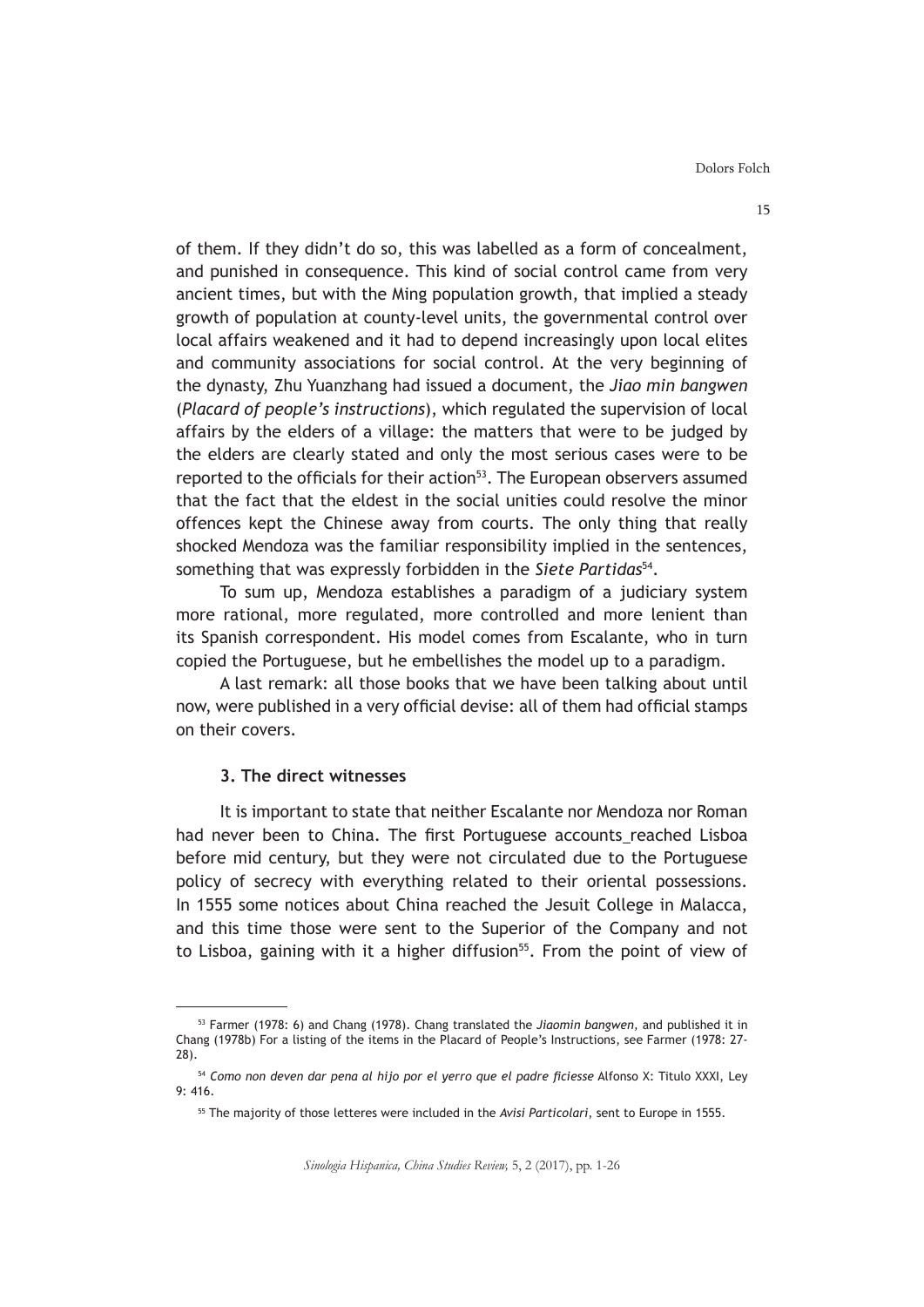justice, one of them is especially outstanding, because it comes from a personal experience: the one written by Jesus Hernan Mendez, who for six years was prisoner in China<sup>56</sup>.

But from 1575 onwards, many Castilian expeditions went to China from Manila and all of them left many accounts of it. The first expedition went to China in 1575 in an official basis: the Chinese appreciated the Spanish fighting against the Chinese pirate Limahon, who attacked Manila after having been a nightmare for years for the Chinese authorities in Fujian: deeply grateful for that, the Chinese official envoys to China invited a group of Spanish to visit China. Even if the Spanish didn't know it, they were assimilated to a tributary mission and were treated according to that. The expedition was formed by persons and at least two of them left a written account of it, together with a general description of China: those were Martin de Rada, an Augustinian friar and head of the expedition, and Miguel de Loarca, a soldier and *encomendero* who went with it. Both were acute observers: Rada, a prototype of a Renaissance intellectual, was inclined to more general statements, while Loarca was very sensible to details. Both are excellent accounts that gather an astonishing amount of information, if one remembers that, in all, they stayed 45 days in China. Rada had already gathered a considerable amount of knowledge about China before the expedition, through his conversations with the sangleys - the Philippines' Chinese - anf through the careful study of a big Chinese map that he partly translated and sent to Spain together with two pages of commentaries. Moreover, Rada bought in China a big pack of books, 30 titles with many editions of some of them, among them one on Chinese law<sup>57</sup>. But neither Rada nor Loarca seem to have made any use of this text in their accounts.

<sup>56</sup> The letter, *Informacion de algunas cosas acerca de las costumbres, y Leyes del Reyno de la China, que un hombre (que alla estuvo captivo seys años) conto en Malaca, en el Collegio dela compañia de Jesus,* was printed in Coimbra in 1555 and again in Zaragoza in 1567.

<sup>&</sup>lt;sup>57</sup> The list of those titles appears in Loarca from where it was copied by Mendoza, with small differences between them: Loarca, *sus leyes por donde se goviernan*; Mendoza: *De las leyes que tiene el Reino, y en qué tiempos y por quién fueron hechas y las penas que por el quebrantamiento de ellas se han de dar, con otras muchas cosas tocantes a buen gobierno* It might have been the Ming Code or a case collection. The Ming code had undergone a much more great diffusion than any other code before him, because the Ming founder, Zhu Yuanzhang, wanted it explicitly to be known by everyone in the realm (Langlois, 1998: 179). But, at the same time, in the last century of the Ming dynasty a large number of legal case collections were published as case collections that functioned to assist both specialists and laypeople in understanding legal matters and in participating in litigation. In recent years, scholars have discovered six major casebooks from the late Ming dynasty (Jiang, 2007: 31-32).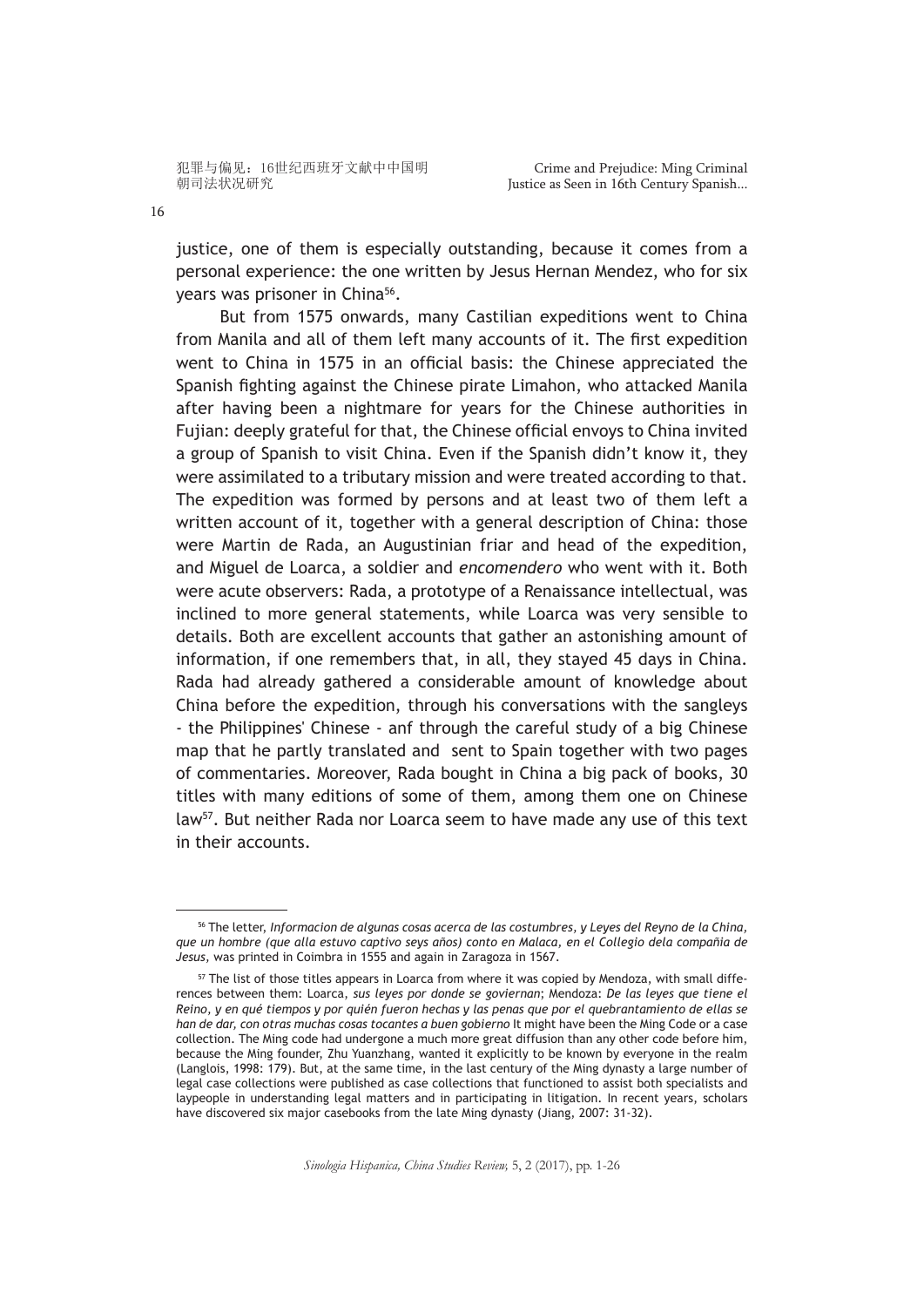Dolors Folch

The second expedition was much more problematic from the very beginning: it was launched by a Franciscan friar, Pedro de Alfaro, without neither the permission of the Chinese authorities nor the Spanish ones. But Alfaro was no match for Martin de Rada. He was consumed by religious zeal, more impressed by the fact that the Chinese were heathen than by their civilization and culture. He was never invited to China, got there illegally and from the very start was a problem which the Chinese wanted to get rid of. The experience of this expedition is very interesting because it went through less officials channels than Rada and Loarca, but the outlook of its chroniclers is much more limited. Alfaro left only a long and pious letter, leaving the work to another Franciscan who was with him, fray Tordesillas and to one soldier who also went along with them, Francisco de Dueñas. Tordesillas wrote the expedition account, while Dueñas took in charge a general vision of China, much less systematized than the previous ones, but with a lot of direct remarks.

The vision that we can deduce from the accounts of those four direct witnesses is in some points similar to the Mendoza paradigm, but introduces some elements that doesn't appear in the Mendoza text.

#### 3.1. The transparency

In accordance with the official vision, they also praise the transparency of the judicial procedure and the fact that judicial procedures are public, and Dueñas also links the honesty of the officials to the fact that their salary doesn't come from the fines<sup>58</sup>. But they saw quite a lot of corruption, especially the Alfaro expedition that was not treated at all like a tributary mission: Tordesillas complains tirelessly that everybody, from the interpreters to the judges, is abusing them. Of course the Rada expedition fared much better, but even so Rada states clearly *that they never accept bribes but they like them very much, and it is impossible to negotiate with them without greasing their palms*59.

<sup>58</sup> Dueñas *No llevan los juezes derechos de todo quando juzgan porque el rey les paga sus salarios y biven con tanta rectitud y justicia que pone admiracion.*

<sup>59</sup> *o si Reçiben dones porque en esto son rrecatadißimos aun que muy amigos dellos y apenas se negoçiara bien sin untarles las manos, pero a de ser muy en secreto quen publico no rreçibiran nada y esto digo de los que nosotros bimos, otros muchos puede aver de otra condición* (Rada 28 vº ). Mendoza ignored the criticism of Rada, but Jerónimo Roman, who felt no enthusiasm for Mendoza's text, picked it up: *Con todo eso dice Rada que son los más avarientos del mundo, y que aunque en público andan recatados en lo secreto miran de aprovecharse de lo que pueden* (Roman, 232b).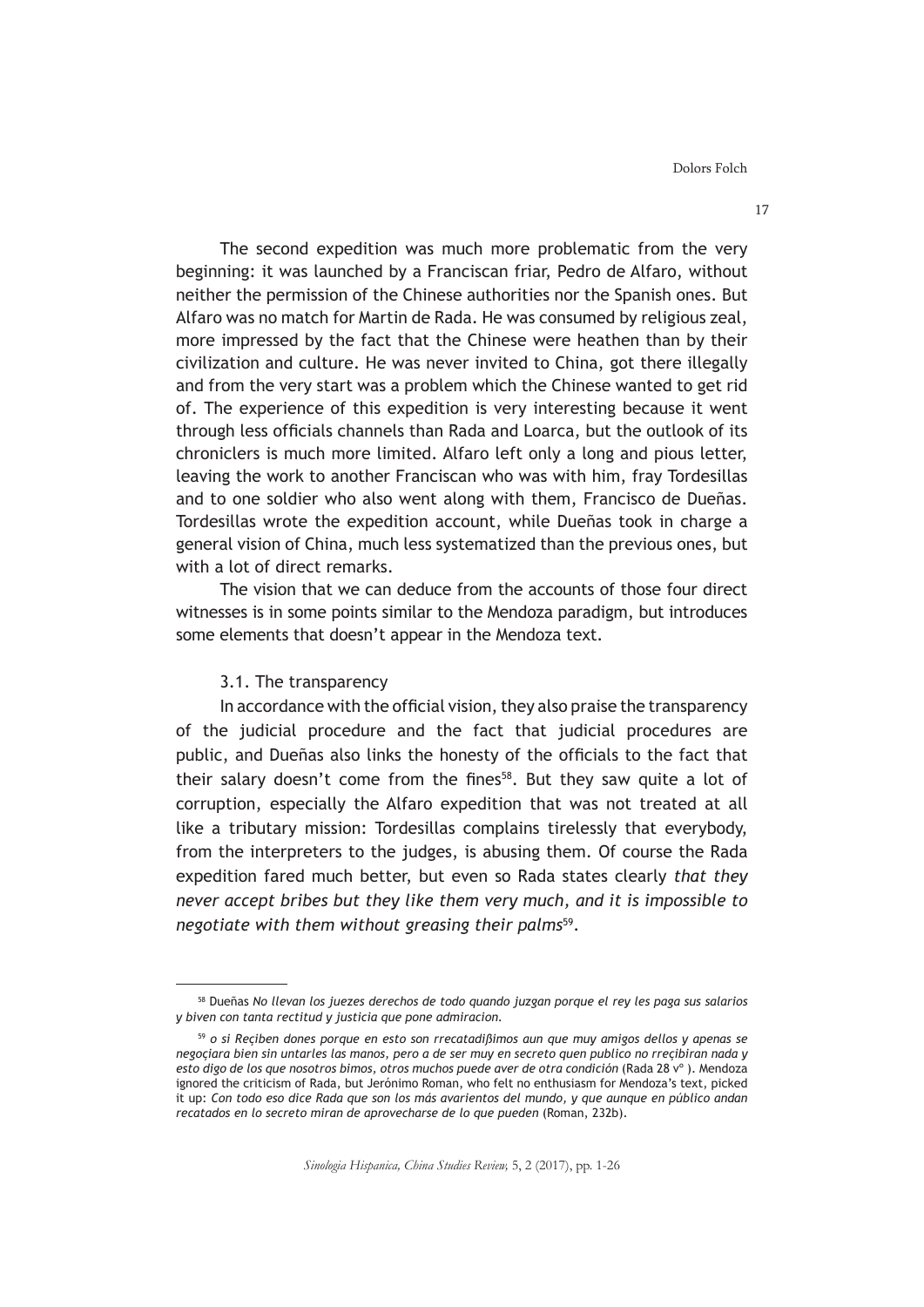3.2. The control of the central state

As for the control of the central state over the judges and their proceedings, embodied in the figure of the Visitor, they especially highlight the fact that officials were never from the same province and that they were changed every six years. Only the governor of the Philippines, doctor Sande, who had a strong animosity against the Chinese, took for granted that the King changed them so often because he knew that they were great robbers<sup>60</sup>.

## 3.3. The tortures

They all talk of tortures to obtain confessions, mainly the crushing of fingers and feet, but they are basically struck by the fact that torture in China is as closely regulated as any other bureaucratic procedure<sup>61</sup>. Moreover, they were not horrified by them. They came from a world were tortures were terrible and secret: in comparison, they thought that the Chinese were doing things much better. And Rada knew very well what he was talking about because he had witnessed and strongly denounced horrible tortures in Manila<sup>62</sup>.

## 3.4. The punishments

As for the punishments, they all talk about the whipping, which in their accounts appears to be very public and frequent. In fact, they saw so much beating because they witnessed the proceedings of low courts, and beating was the only sentence that those could give in firm and execute immediately. Sentences to penal servitude, exile or death had to go to higher

<sup>60</sup> Sande (1576): punto 80. *Dizen estos que cada tres años muda el Rei de china los Visorreyes, por yspiriençia que tiene que an robado toda la tierra.*

<sup>61</sup> Brook (2008): 47.

<sup>62</sup> Rada, 1577b, Carta a Veracruz, 15 julio 1577 *A unas indias recien christianas se les dio cruelissimos tormentos, que yo vi el burro todo muy ensangrado, hizieronles dezir todo lo que querian, y a un muchacho español de onze o doze años que estuvo arreptitio por hechizos dellas, presente a los tormentos de las indias, viendo lo que passava confesso ser bruxo, aunque no como lo avian hecho, y que estava amancebado con una dellas que estava 40 leguas de çubu adonde el estava. Hizieron quartos a las indias, al muchacho lo encoroçaron y emplumaron y condenaron a diez años de galeras despaña. Dieronle por procurador al muchacho hombre que ni savia leer ni escrevir y era alguacil y carcelero del mismo muchacho.*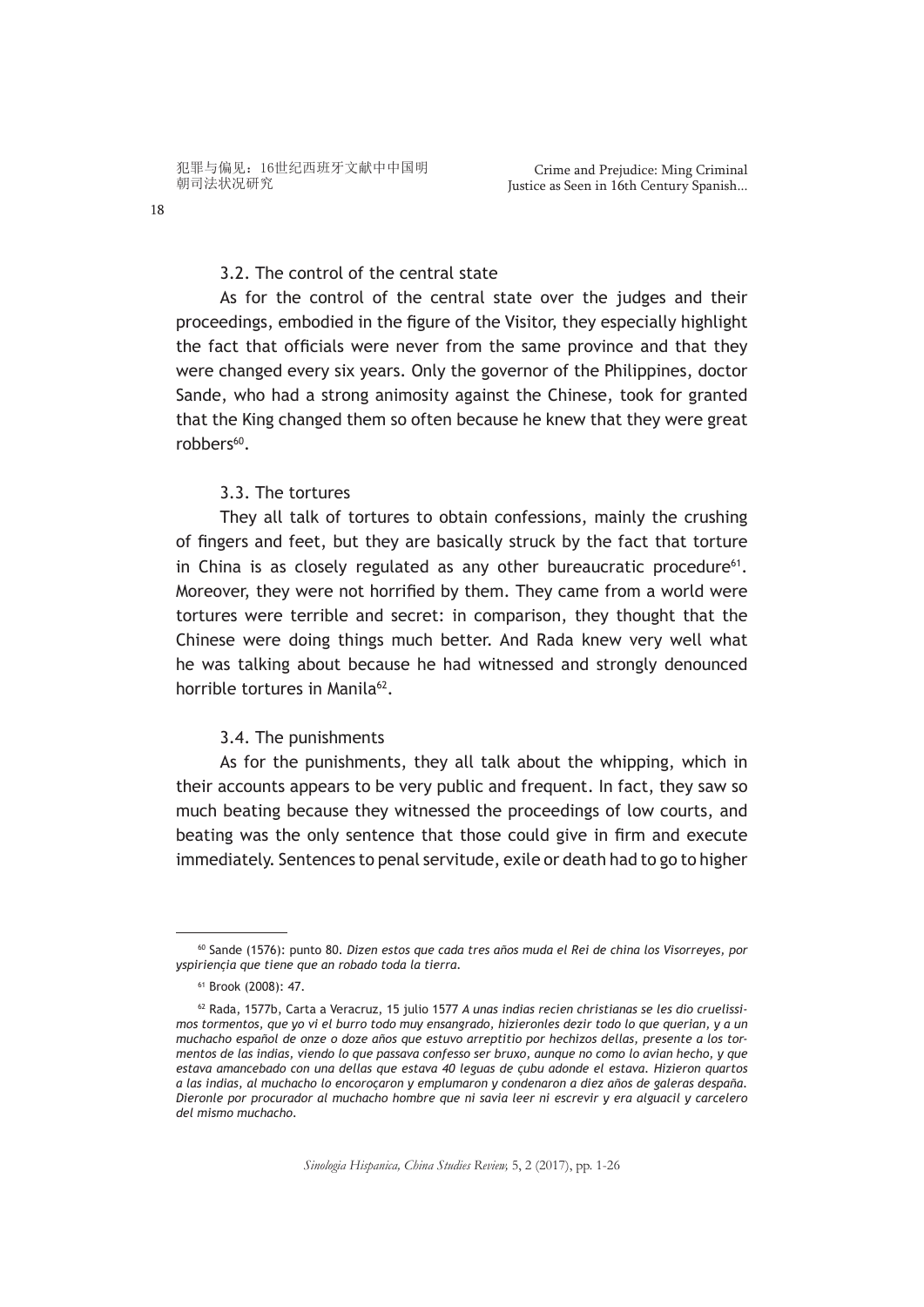Dolors Folch

courts for revision. But for the punishments, the best informant is without doubt Dueñas. He clearly identifies some of the Five Punishments that were established in the Ming Code: he mentions the beating with the light stick and the penal servitude<sup>63</sup>, but he sees others that are not listed among the Five Punishments: he talks of tattooing in such a way that he seems to have seen it<sup>64</sup>. Tattooing had been a classic punishment in China, but since the Tang dynasty the corporal punishments in the codes were all substituted by beatings. Even so, tattooing is found in many of the punishments that appear inside the articles, even if exemption from tattooing appears much more often than tattooing itself<sup>65</sup>. Tattooing were a punishment quite usual for robbers, who even had to face severe penalties if they removed the tattoos<sup>66</sup>. We also owe to Dueñas the most exact description of the *canga* that appears in those texts: what most impressed him was the fact that the *cangas* had inscriptions plastered on them, stating what was the crime and for how long had he to bear the *canga* <sup>67</sup>. In contrast, 16<sup>th</sup> century Spanish penal laws do never emphasize that the punishments have to be legal and according to the Code: all the punishments held a deliberate legal indetermination<sup>68</sup>.

<sup>63</sup> Dueñas: *El castigo que hazen a los ladrones por el primer hurto aunque sea de cantidades es azotallo y pintalle una pinturilla en las espaldas de seys dedos de dos de largo y tres de ancho, esculpidas en la carne de la suerte que los yerros de los esclavos y mandanles andar quatro o seys meses desnudos de la çinta arriba porque sean conocidos por ladrones, y a otros les hechan unos tablones como çepos al pescuezo de una vara de quadro, de suerte que no puede llegar con las manos a la boca, antes para poder andar lo a de andar siempre sustentando con las manos porque es pesado, porque tiene de grueso tres o quatro dedos. Ponen encima unos rotulos en que declaran el delito que hizo y el tiempo que lo a de traer. Al segundo hurto lo azotan y hechan por esclavo a los navios del rey, que es como a galeras, y al tercero lo cortan la cabeça. Y si acaso al primer hurto haze alguna resistencia a los que le prenden, hiere o descalabra alguno, por poco que sea muere por ello.*

<sup>64</sup> Dueñas: *El castigo que hazen a los ladrones por el primer hurto aunque sea de cantidades es azotallo y pintalle una pinturilla en las espaldas de seys dedos de dos de largo y tres de ancho, esculpidas en la carne de la suerte que los yerros de los esclavos y mandanles andar quatro o seys meses desnudos de la çinta arriba porque sean conocidos por ladrones.*

<sup>65</sup> The exemption from tatooing appears, among others, in articles 10, 19, 25, 41, 129, 294 (Jiang: 2005).

<sup>66</sup> Article 304 (Jiang, 2005: 169).

<sup>67</sup> Dueñas: *a otros les hechan unos tablones como çepos al pescuezo de una vara de quadro, de suerte que no puede llegar con las manos a la boca, antes para poder andar lo a de andar siempre sustentando con las manos porque es pesado, porque tiene de grueso tres o quatro dedos. Ponen encima unos rotulos en que declaran el delito que hizo y el tiempo que lo a de traer.*

<sup>68</sup> Tomás y Valiente (1969): 354.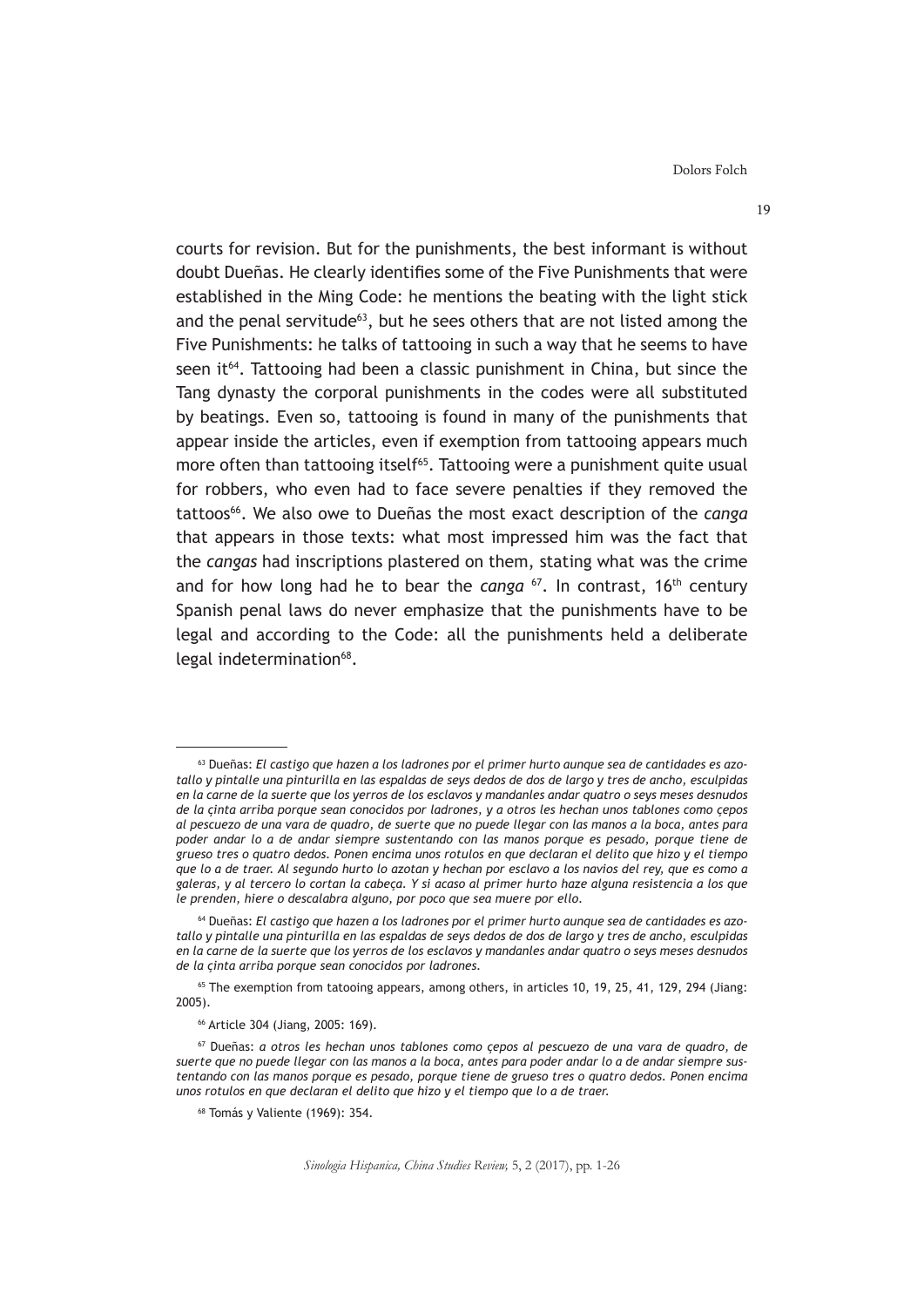# 3.5. The death penalty

As for the death penalty, all of them agree that the Chinese are not at all prone to the death penalty $69$ , and all highlight the fact that no execution can proceed without the King's approval. Dueñas is again an important source for the death penalty: he says that the main penalty is beheading, and that sometimes the corpses are torn to quarters. But he also saw a case of *lingchi*, Death by a thousand cuts<sup>70</sup>, applied to an adulterous woman<sup>71</sup>: this is to my knowledge the very first mention of *lingchi* in western sources, 120 years before that the first official mention of it appeared in Louis Lecomte's *Nouveaux Mémoires sur l'état present de la Chine* (1696)<sup>72</sup>. It has to be said that this kind of death was not utterly strange to a Spanish subject: in 1493, for example, Ferdinand the Catholic was assaulted in Barcelona: the culprit was condemned to be cut in little bits, first the hands, then the eyes, then the nipples, and so on<sup>73</sup>.

#### 3.6. The prisons

Of all those witnesses, only Rada mentions the prisons. He mentions that someone has said that they are gloomy and stinky, but he states that they are only for those condemned to death and waiting for the endorsement of their sentence by the king. What he sees everywhere and

<sup>72</sup> Brook (2008: 161) quotes Lecomte as the first western source to mention *lingch*i, but points out that some Jesuit missionaries could have know of it before.

<sup>69</sup> Jesus Hernan Mendez: *Buscan todas las industrias posibles para no condenar a muerte.*

<sup>70</sup> The *lingchi* is mentioned for the first time in the Liao code of 1036 and in *the Treatise on Punishments* in the official dynastic history of the Liao. The growing steppe influence in XI century China extended itself to Chinese law, who became harsher. The Song tried to avoid it, but with the Yuan it entered the Code. (Brook, 2008: 74-83). The Ming maintained it, but it doesn't appear in the Five Punishments, only in some articles of the code, as for example in Article 338 (Jiang, 2005:185).

<sup>71</sup> Dueñas**:** *Desta mesma color se visten quando an de condenar a muerte a algun delinquente, como vimos que lo hicieron en Canton una vez que hizieron justicia mientras alli estuvimos, porque no sentencian a muerte sino es de quatro a quatro meses, y de aquella vez sentenciaron setenta y cinco hombres por ladrones y salteadores. La justicia que les hazen es cortarles las cabezas por detras y a los salteadores de caminos los hazen quartos y los ponen por los caminos. Lo que con mayor seguridad se castiga es la muger adultera que mata o ayuda a matar a su marido. Ponenla en un carreton y passeanla por las calles acostumbradas con voz de pregonero que va manifestando su delicto, vale derribando todo el pellejo de la frente sobre los ojos, desollandola de suerte que la cubren la vista y luego la cortan las tetas y la van asiendo de la carne con un garavato de hierro y cortan con una navaja todo lo que ase de la carne el garavato, porque ella va desnuda de la cinta arriba y assi la sacan docientos o mas bocados segun fue la sentencia. Pocas hay que buelvan bivas a la carcel y si acaso buelve biva la dejan assi sin hazella beneficio hasta que muere.*

<sup>73</sup> Tomás y Valiente (1969): 293.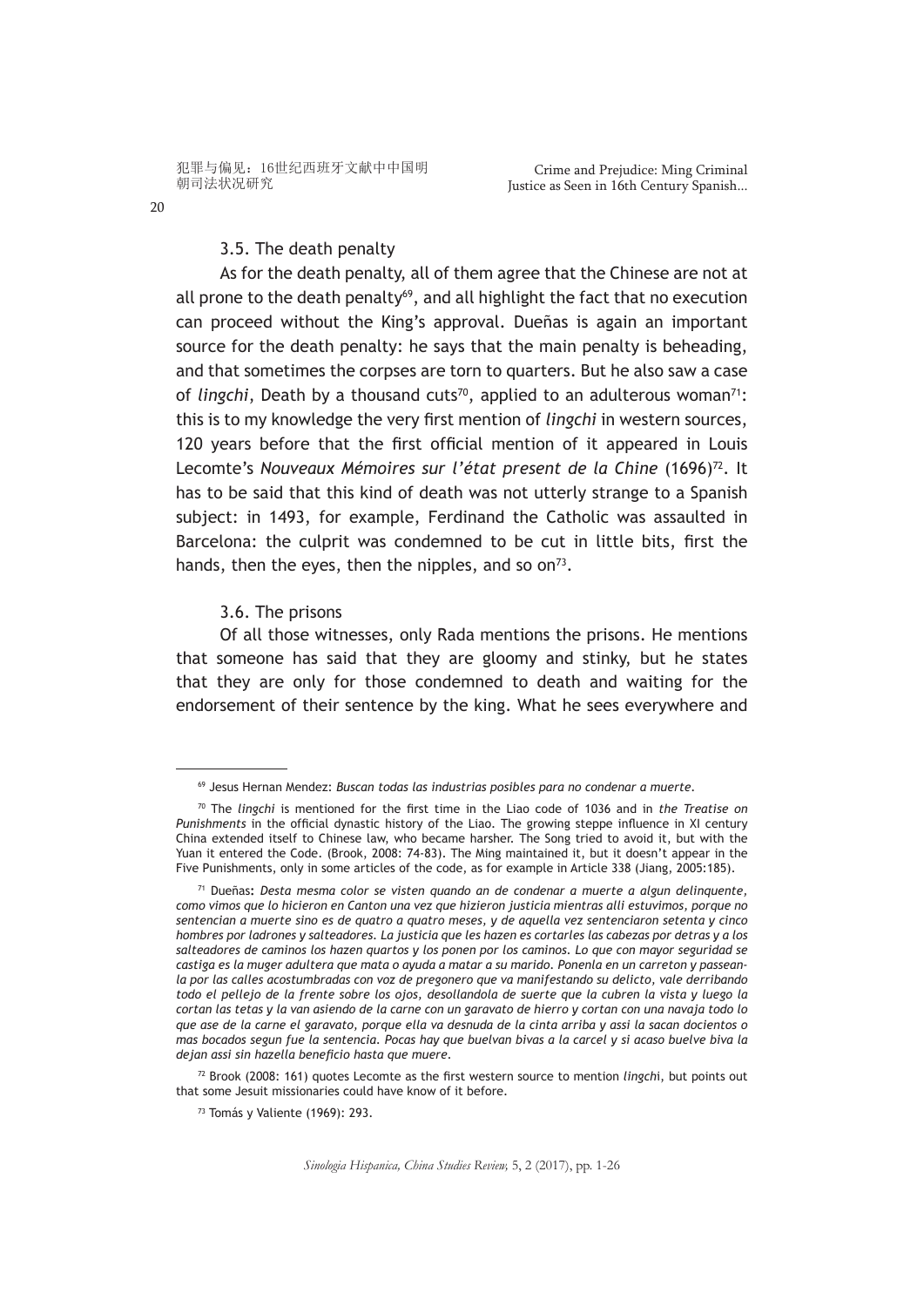that he assimilates to prisons, are the *cangas*.74 So, the official vision that there were as much as 13 big prisons in every big city, doesn't seem true.

### 3.7. Familiar responsability

As for the familiar responsability, the sources abound about that. Rada mentions it explicitly<sup>75</sup>, and Loarca gives an example of it, with the wife, mother and son of the accused thrown to prison.<sup>76</sup> But the statement so often repeated in the Ming Dynastys's official legal texts of the supervision of all local current affairs by the elders of the village $77$ , is in contradiction with the fact that, according to these narratives, the Chinese seem to take one another to court quite often. All those witnesses saw real cases in all the cities that they went through, and sometimes the accusations were really minimal: Loarca saw one boy that denounced that after having gone through homosexual practices with two elder men, they didn't pay him<sup>78</sup>. And Tordesillas saw a bloody street dispute that ended at court<sup>79</sup>. This struck him especially because private revenge prevailed in Castilla up to the 18th century: Castilian government lacked the adequate administrative channels to impose its political purposes<sup>80</sup>. At least in the cities, the courts seem to be very active: as recent scholarship on Chinese law is beginning

<sup>74</sup> Rada 28 vº: *Si alguno mereçe pena de muerte tienen lo en la carçel hasta que dan aviso de su causa al rrey y por su mandado es condenado y assi tienen muchas carçeres y algunos questan en ellas muchos años. Sus prisiones las que nosotros vimos son unas esposas en las manos de palo o un gran tablon en el pescueço a manera de çepo aunque anda levantado con el y trae buena carga y travajo y en el trae escrita la causa de su prision, dizen ser las carçeles muy escuras y hediondas.*

<sup>75</sup> *Rada 28 vº: y tambien usan de castigar a los hijos o hermanos o parientes del delinquente faltandole como vimos y oimos de algunos, y según dizen Si el delito es grave aunque tengan presente al delinquente castigan no solo a el si no a todos sus parientes.*

<sup>76</sup> Loarca 123: *viendo que no queria ir el Sinzai le echaron preso al hijo y a su muger y a su madre, que ansi se usa en aquella tierra como vemos muchas vezes pagar los hijos por los padres.*

<sup>77</sup> Farmer (1978:6).

<sup>78</sup> *todos generalmente usan el pecado nefando y mucho mas los mayores que cada uno tiene dos otros muchachos bardajas y no se castiga a nadie por ello. Porque nosotros vimos en la ciudad de Ucheo venir un muchacho a quejarse a la justicia que un chino grande avia cometido aquel pecado con él, y porque le pedía la paga le avia dado de moxicones: el alcalde mando dar al chino grande ocho açotes por los moxicones que avia dado al muchacho, y que le pagase, y no uno mas, y suelen dar 20, y 30 açotes a uno por no mas de que pisa el sol* (Loarca, 10).

<sup>79</sup> *eneste interin seoffrecio que un chino Todo ensangrentado entro dando boces sin ningunconcierto ypostrandose por tierra sequexo de otros que le hauian parado deaquella manera, luego enunpunto fueron los verdugos ytraxeron treschinos hombres alparecer baxos yleuantandose elJuez yoydas laspartes sin escreuir letra les sentencio aXX azotes* (Tordesillas).

<sup>80</sup> Tomás y Valiente (1969): 46.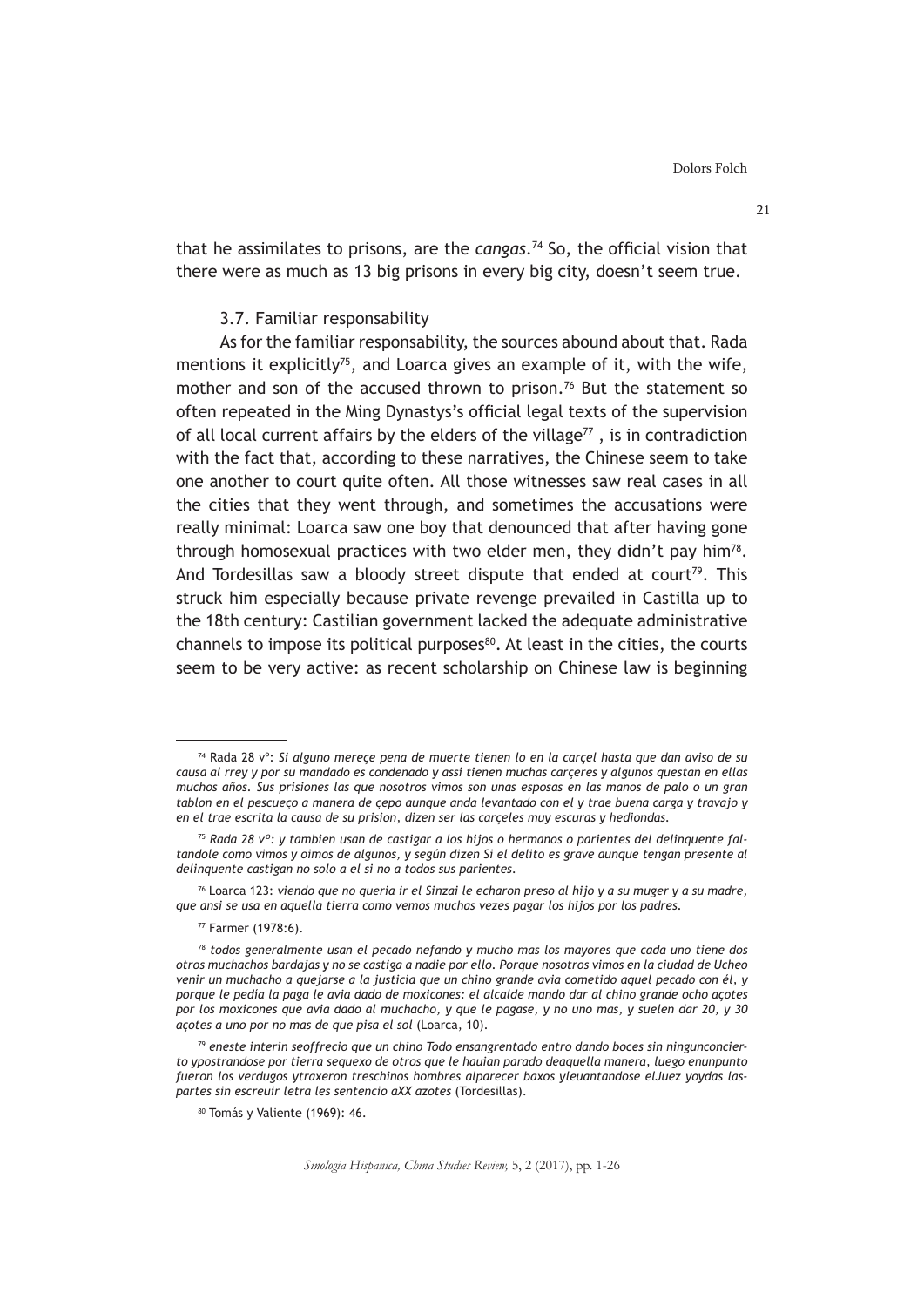to realize, formal legality was a far more pervasive factor in daily life that had therefore been assumed<sup>81</sup>. They saw courts in every city district and they remark that the most influential courts systematically delegate the punishment to the smaller ones.

Loarca is also an important witness because he saw a real case where homosexuality was involved. As I told before, Loarca saw one boy that denounced that after gone to homosexual practices with two elder men, they didn't pay him. Here it is important to mention that the references on the Chinese homosexuality appear insistently on the Portuguese texts but never on the Castilian ones. The Castilians arrived to the Philippines in the heat of the polemics in the Spanish Court and Mexico about the American Indian's sodomy: it was a very important issue because it justified (together with the other two accusations of being heathen and cannibals) the right of the Spanish to conquer America. The denouncers of Spanish abuses in America like Las Casas and Veracruz, had strongly denied the Indians sodomy: and Rada was a very close follower of Veracruz and one with whom he had an active correspondence by mail. There was at that moment an active party who advocated for the conquest of China (the governor of Manila, Sande, was a great supporter of it) and that's why the most influential informants, Martin de Rada and González de Mendoza, never mention the *pecado nefando* in their chronicles about China, sure as they were that this would be a very polemical issue. That's why Rada, who was also there, never said a word about it, and that's also why Mendoza, who followed very closely Loarca text - and not Rada's as is usually said, also erased the homosexuality from his History. Sande of course seized the opportunity and included it in a long letter sent to Philipp the II. In the same line, Mendoza omitted from his text the mentions of cannibalism in Chinese prisons that appear in Gaspar da Cruz and Escalante - where the hungry prisoners would eat the dead out of hunger <sup>82</sup>.

# **4. Conclusions**

The positive vision of Chinese justice that prevailed in Europe in the 16th and 17th centuries came entirely from the Portuguese, which even

*Sinologia Hispanica, China Studies Review,* 5, 2 (2017), pp. 1-26

<sup>81</sup> Alford (1997): 400.

<sup>82</sup> Gaspar da Cruz in Boxer: 179; Escalante: 83b.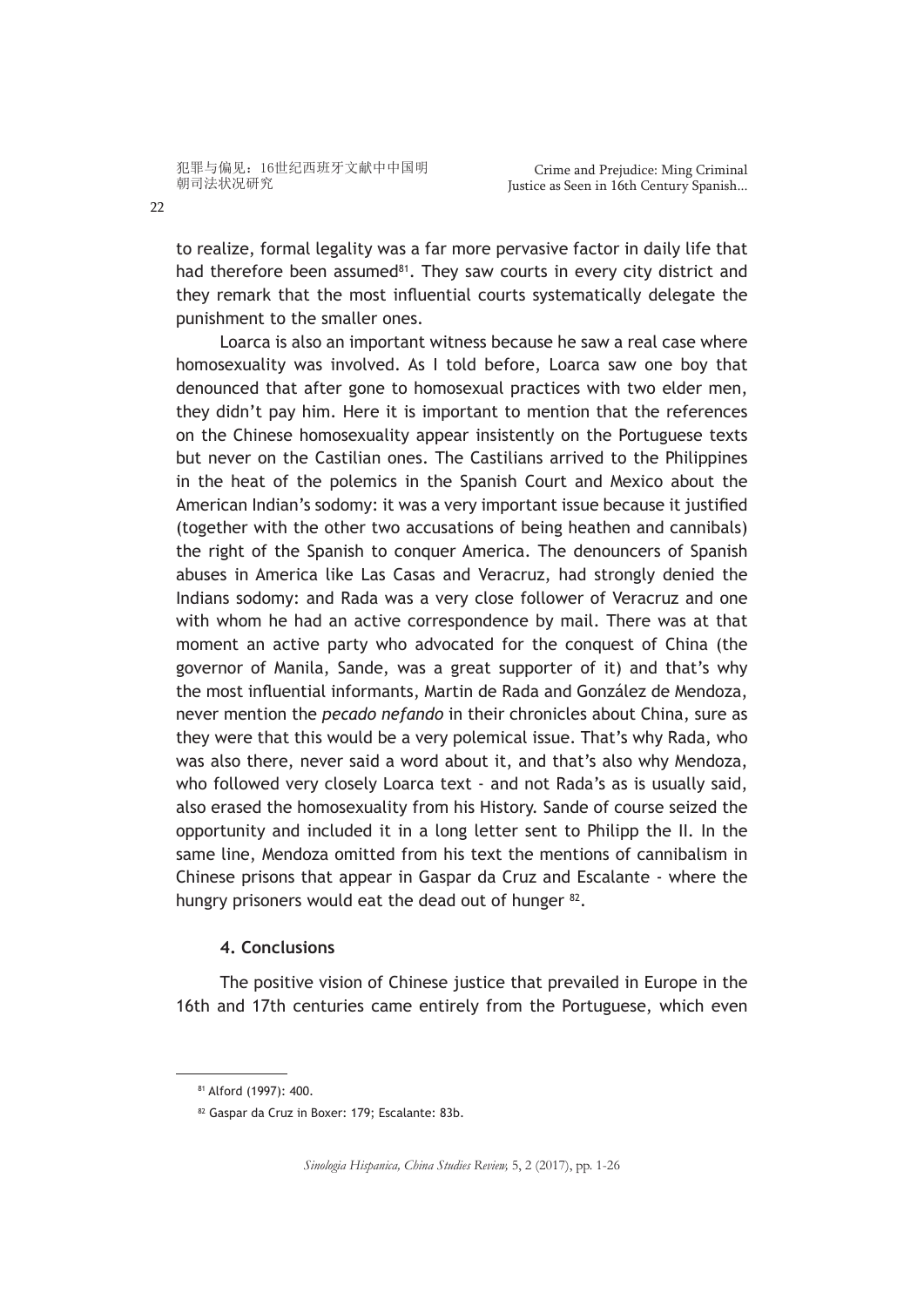after having suffered prison and being confronted to death, were absolved in a judgment. On the other hand, the death in prison of the ambassador Tomé Pires and the harsh treatment inflicted to the Portuguese party was to remain very vivid in images of China, but not as an example of bad judicial practices but as a symbol of the lack of diplomatic sensibility of China's rulers.

The chapters on justice of the seminal book of the Castilians, Mendoza's, are a copy from the Portuguese Gaspar da Cruz through the prism of the Escalante's translation of this text: even so, he eliminated the most scabrous descriptions of life in the prisons: he clearly embellishes his sources. He draw a model in which China, a gentile civilization, posed a challenge to western political, economic, social and intellectual life. The book sought to impress an European audience with the size and power of Chinese civilization and it could also serve to gain support for the Catholic missions amongst European patrons, especially with the Pope, who in the last analysis was the patron of the book. The positive paradigm of Chinese justice became so firmly established in Europe, that the interest for it faded in the 17th century: the landmark book of Ricci doesn't touch law at all, and this in a moment when Chinese Ming law was providing a model for Korean, Japanese and Vietnamese codes. But Ricci identified himself thoroughly with what he thought to be the world-view of Confucian scholar-officials, that is that the law is an inferior social instrument and that resorting to it was indicative of the ruler failing to lead its people by moral persuasion and exemplary behavior.

Mendoza also ignores in his book the untimely testimonies of the Castilian sources themselves. Even if he says (and everybody else up to the 21th century has said after him) that he drew on materials prepared by Martin the Rada, he made very little use of this document, while relying heavily and often literally, on Loarca's text $^{83}$ . It is from Loarca that comes the narrative of the Rada expedition, and it is Loarca's text that he copies when he is not copying Escalante. But he makes some striking omissions in order not to disturb his positive paradigm:

First, Mendoza omits all the Escalante's scabrous details on Chinese prisons.

<sup>83</sup> Brook (2008): 278; Boxer (1953): lxxviii-lxxix.

*Sinologia Hispanica, China Studies Review,* 5, 2 (2017), pp. 1-26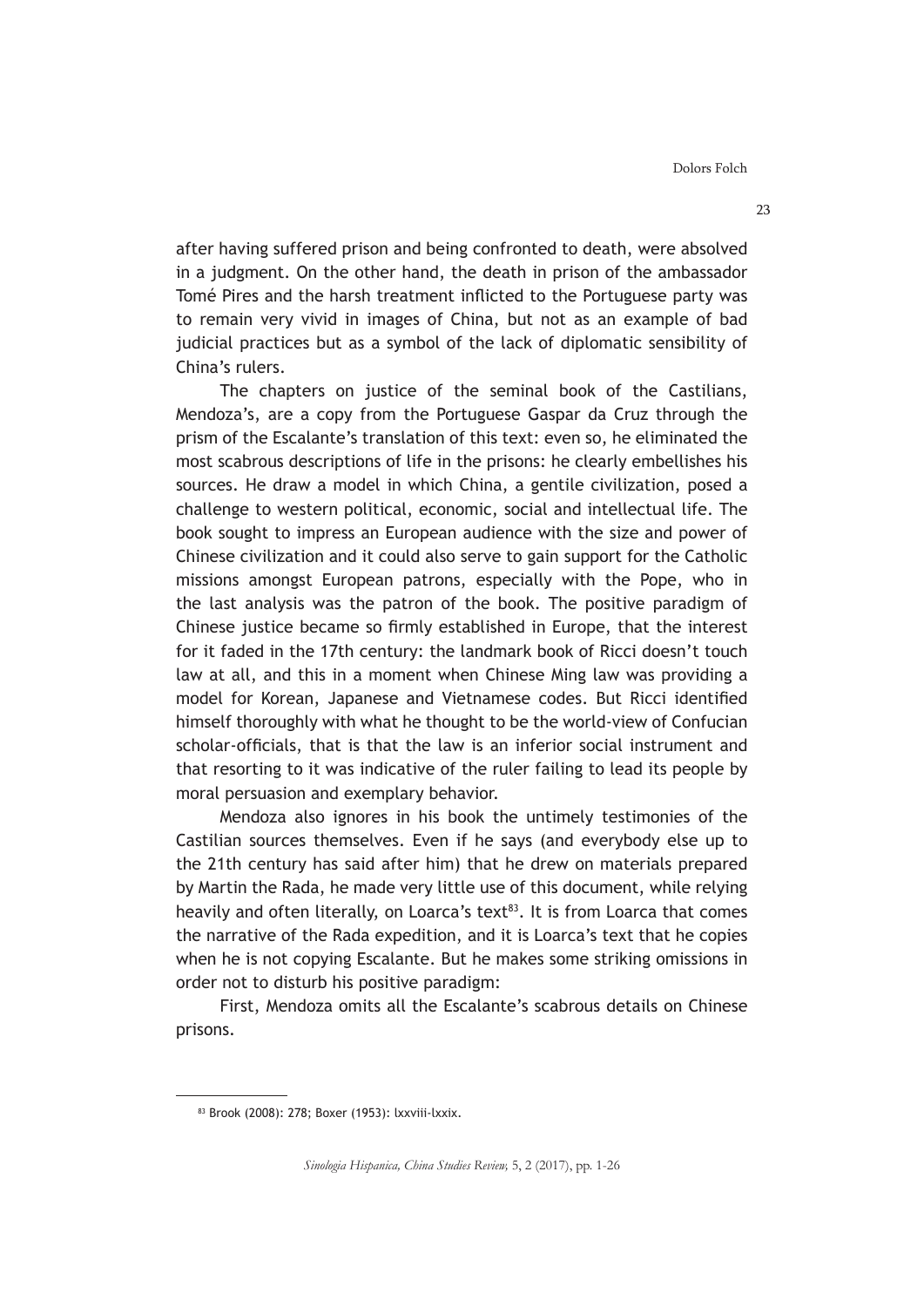Second, he doesn't mention some very severe forms of death penalty that are clearly described in Dueñas's text because it would obscure the beautiful vision that inspired his chapters on Chinese justice. Third, he decided to omit from his sources the Loarca testimony on Chinese homosexuality for fear that it could provide the hardliners with arguments, the *just title*, to launch the conquest of China. Mendoza's book has to be analyzed in the context of the strong polemics about the *just title* to conquer Mexico. Mendoza himself was an explicit admirer of Las Casas and one of his main sources, Martin de Rada, was very close to fray Alonso de Veracruz, another strong protector of the Mexican Indians. Because at that very moment proposals were arriving to Philip II's court to conquer China, Mendoza chooses to thoroughly embellish the image of China to protect it from the target of conquest.

## **REFERENCES**

- Alfonso X el Sabio, 1844. *Las Siete partidas del sabio rey don Alonso el nono, nuevamente glosadas por el licenciado Gregorio López.* Barcelona, Imprenta de Antonio Bergner. Volumen 4: Séptima Partida.
- Alford, W. P., 1997. "Law, Law, What Law? Why Western Scholars of Chinese History and Society have not had more to say about its law" *Modern China* 23, 4: 398-419.
- Alonso, M. P., 1982. *El proceso penal en Castilla. Siglo XIII-XVIII.* Salamanca: Ediciones Universidad de Salamanca.
- Barros, Joao de, 1563. *Tercera Decada da Asia*. Lisboa: Joao da Barreira.
- Boxer, C. R., 1953*. South China in the Sixteenth Century*. Londres: The Hakluyt Society.
- Brook, T., Bourgon, J. & Blue, G., 2008. *Death by a Thousand Cuts*. Cambridge: Harvard University Press.
- Bourgon, J., 2003. "Chinese executions: Visualizing their differences with European Supplices." *European Journal of East-Asian Studies* 2, 1: 151- 182.
- —, 2005. *Les scenes de supplice dans les aquarelles chinoises d'exportation.* http://turandot.ish-lyon.cnrs.fr/Essay.php?ID=33
- Chang, G. J., 1978a. "The Village Elder System of the Early Ming Dynasty." *Ming Studies* 7: 53-62.

*Sinologia Hispanica, China Studies Review,* 5, 2 (2017), pp. 1-26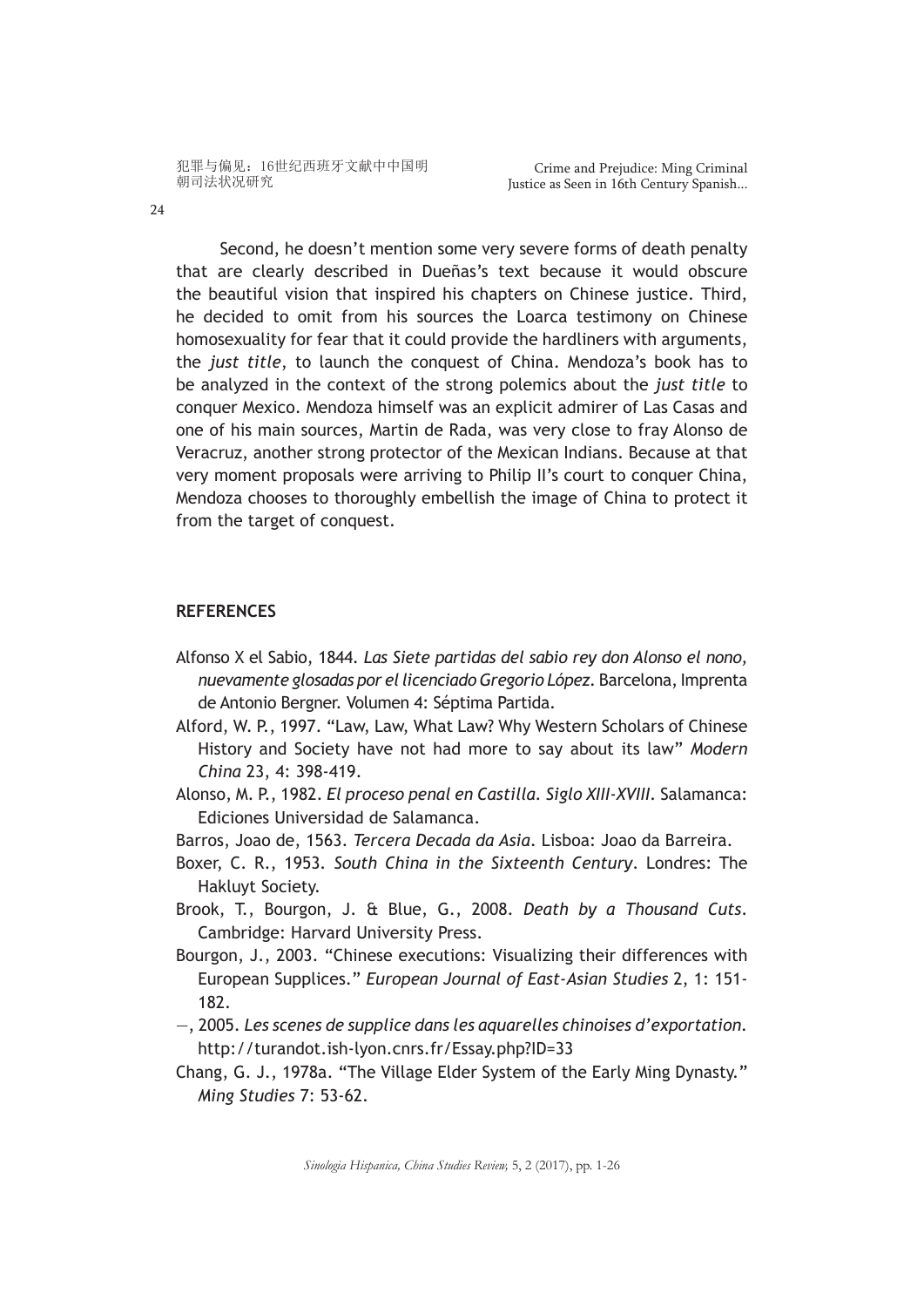- —, 1978b. "The Placard of People Instructions (chiao-min pang-wen)." *Ming Studies* 7: 63-72.
- Cheng, J., 1999. *Chinese law: Towards an understanding of chinese law, its nature and development*. The Hague: Kluver Law International.
- Dikötter, F., 2002. *Crime, Punishment and the Prison in Modern China*. New York: Columbia University Press.
- D'intino, R., 1989. *Enformaçao das cousas da China. Textos do século XVI.* Viseu: Imprensa Nacional-Casa da Moeda.
- Escalante, B., 1991. *Discurso de la navegación que los portugueses hazen a los reinos y provincias del oriente, y de la noticia que se tiene del reino de China* (Sevilla 1577). Laredo, Servicio de publicaciones de la universidad de Cantabria.
- Farmer, E. L., 1978. "Social Order in Early Ming China: Some Norms codified in the Hung-wu period" in McKnight (ed) *Law and the State in Traditional East Asia. Six Studies on the Sources of East Asian Law* Honolulu, University of Hawai Press**:** 1-36.
- —, 1995. *Zhu Yuanzhang and early Ming legislation*. Leiden, Brill.
- Ferguson, D., 1901-02. "Letters from Portuguese captives in Canton, written in 1534 and 1536. With an introduction on Portuguese intercourse with China in the first half of the sixteenth century." *Indian Antiquary* XXX & XXXI: (XXX) 421-451; 467-491; (XXXI) 453-465.
- Furth, C., et al (ed.), 2007. *Thinking with cases : specialist knowledge in Chinese cultural history.* Honolulu: University of Hawai Press.
- Jiang, Yonglin, 2005. *The Great Ming Code*. Seattle: University of Washington Press.
- Jiang, Yonglin, and Y. Wu, 2007. "Satisfying Both Sentiment and Law. Fairness-Centered Judicial Reasoning as Seen in Late Ming Casebooks" in FURTH (ed.) *Thinking with cases: specialist knowledge in Chinese cultural history* Honolulu.Hawai: University of Hawai Press**:** 31-61.
- Langlois, J. D., 1998. "Ming Law", in TWITCHETT, Frederick W. (Ed.), *The Cambridge History of China. Volume 8. The Ming Dinasty. Part II*. Cambridge: Cambridge University Press: 172-220.
- MacCormack, G., 1990. *Traditional Chinese Penal Law*. Edinburgh: Edinburgh University Press.
- ―, 1996. *The Spirit of Traditional Chinese Law*. Athens & Georgia: The University of Georgia Press.
- Mackerras, C., 1991. *Western Images of China*. Hong Kong: Oxford University Press.